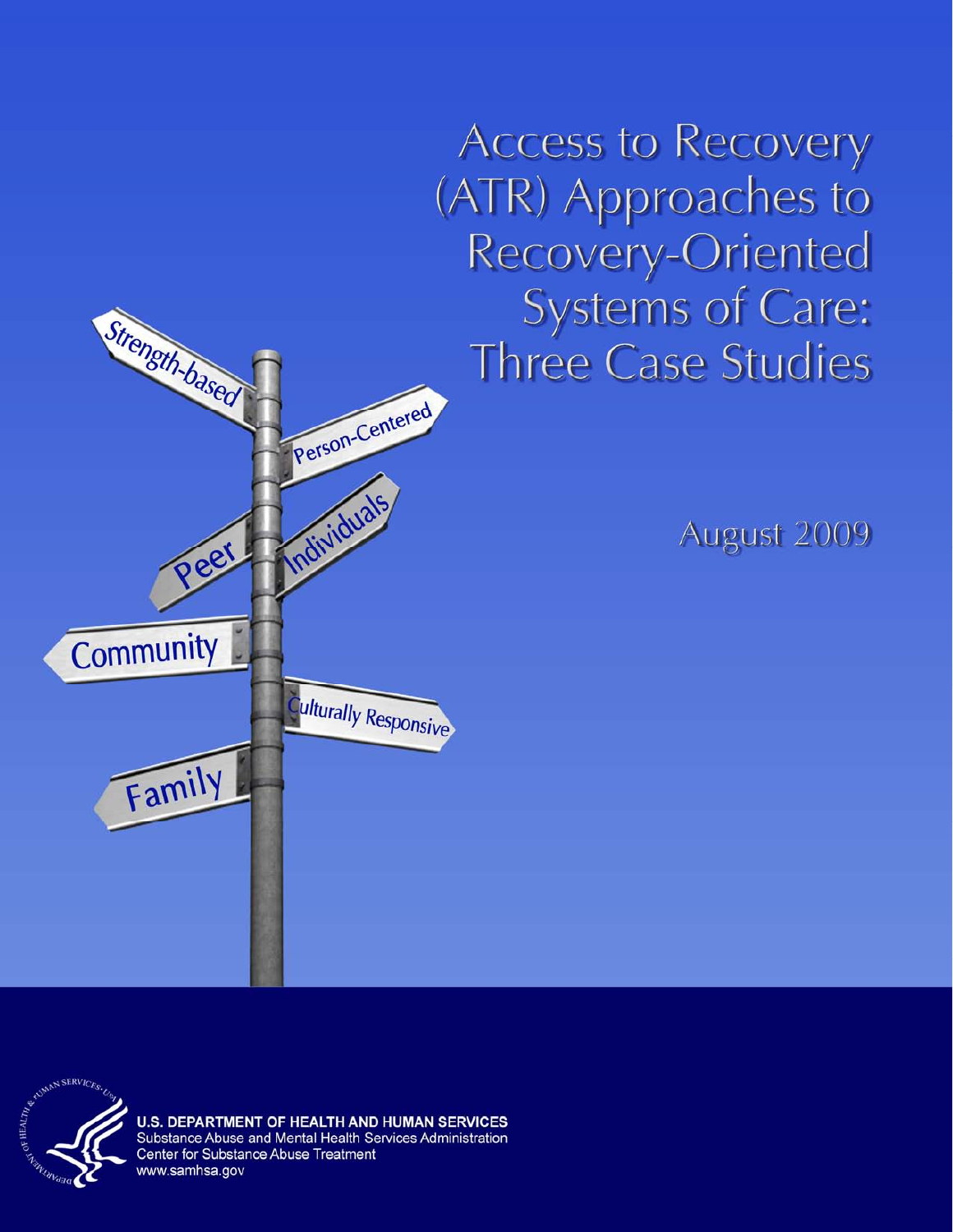### Access to Recovery (ATR) Approaches to Recovery-Oriented Systems of Care: Three Case Studies

U.S. Department of Health and Human Services Substance Abuse and Mental Health Services Administration Center for Substance Abuse Treatment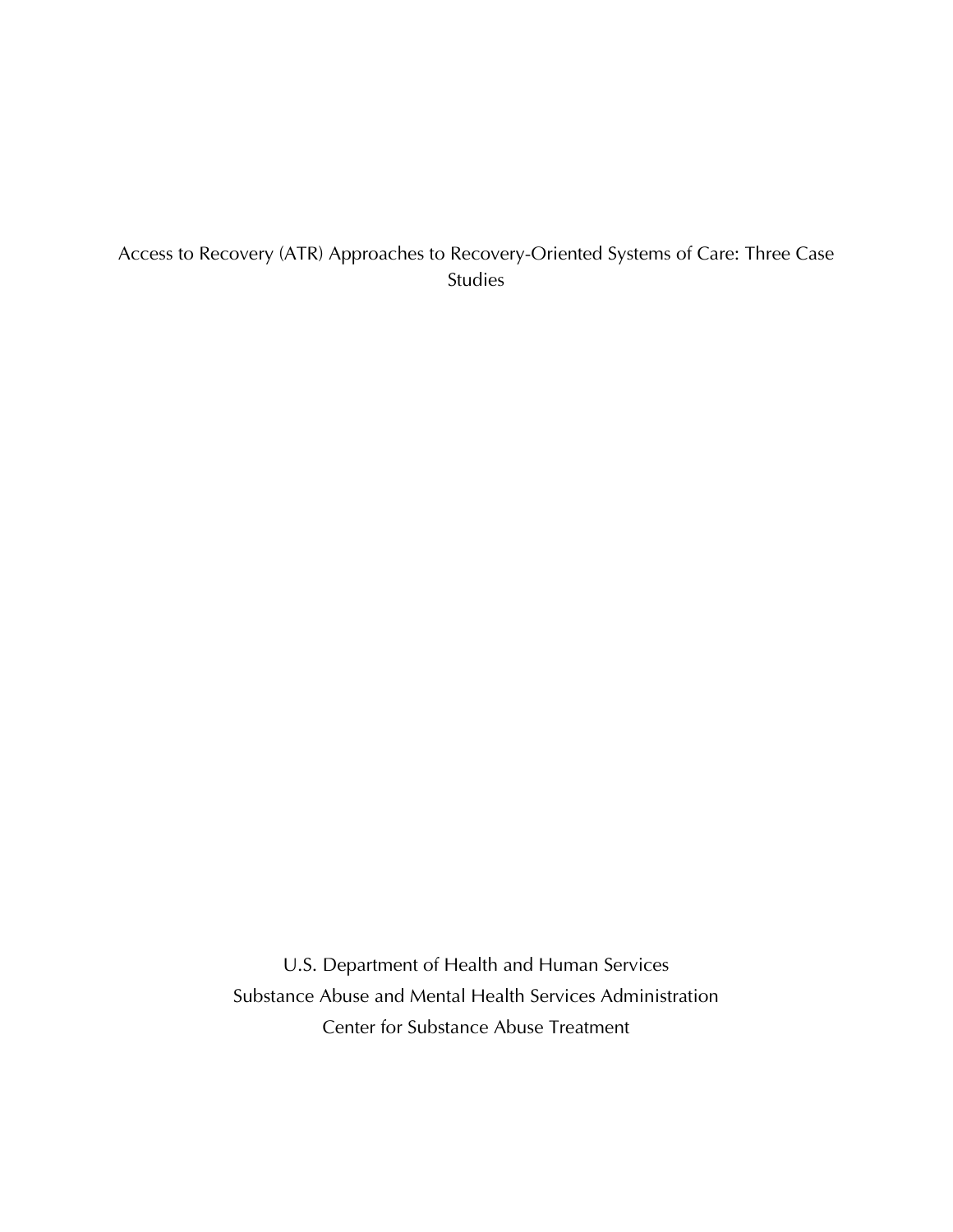#### Acknowledgments

This publication was prepared for the Substance Abuse and Mental Health Services Administration (SAMHSA) by Peter Gaumond, M.A., of Abt Associates Inc. under the direction of Melanie Whitter, Abt Associates Inc., under contract number 270-03-9000, with SAMHSA, U.S. Department of Health and Human Services (HHS). Shannon B. Taitt, M.P.A. served as the Government Project Officer.

#### Disclaimer

The views, opinions, and content of this publication are those of the authors and do not necessarily reflect the views, opinions, or policies of SAMHSA or HHS.

#### Public Domain Notice

All material appearing in this report is in the public domain and may be reproduced or copied without permission from SAMHSA. Citation of the source is appreciated. However, this publication may *not* be reproduced or distributed for a fee without the specific, written authorization of the Office of Communications, SAMHSA, HHS.

#### Electronic Access and Copies of Publication

This publication may be downloaded at<http://www.samhsa.gov/shin>or <http://pfr.samhsa.gov/rosc.html>. Or, please call SAMHSA's Health Information Network at 1-877-SAMHSA-7 (1-877-726-4727) (English and Español).

#### Recommended Citation

Gaumond P., and Whitter M., Access to Recovery (ATR) Approaches to Recovery-Oriented Systems of Care: Three Case Studies. HHS Publication No. (SMA) 09-4440. Rockville, MD: Center for Substance Abuse Treatment, Substance Abuse and Mental Health Services Administration, 2009.

#### Originating Office

Office of Program Analysis and Coordination, Center for Substance Abuse Treatment, Substance Abuse and Mental Health Services Administration, 1 Choke Cherry Road, Rockville, MD 20857.

HHS Publication No. (SMA) 09-4440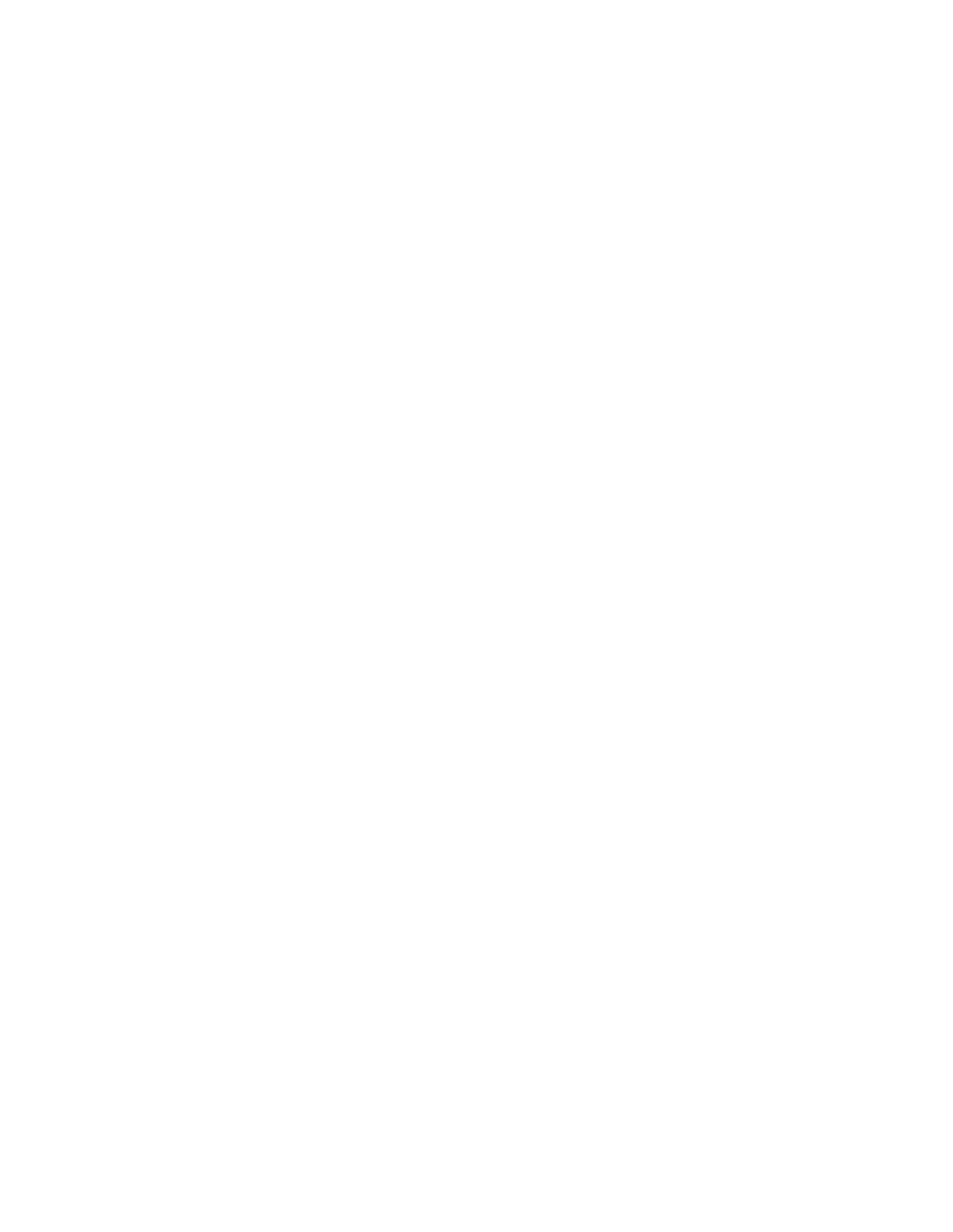# **Background**

he concept of recovery lies at the core of the Substance Abuse and Mental Health Services Administration's (SAMHSA) mission, and fostering the development of recovery-oriented systems of care is a Center for Substance Abuse Treatment (CSAT) priority. In support of that commitment, in 2005 SAMHSA/CSAT convened a National Summit on Recovery. Participants at the Summit represented a broad group of stakeholders, policymakers, advocates, recovering individuals, representatives of mutual aid groups, clinicians, and administrators from diverse ethnic and professional backgrounds. Although the substance use disorder treatment and recovery field has discussed and lived recovery for decades, the Summit represented the first broadbased national effort to reach a common understanding of the guiding principles of recovery, elements of recovery-oriented systems of care, and a definition of recovery. **T** 

Through a multistage process, key stakeholders formulated guiding principles of recovery and key elements of recovery-oriented systems of care. Summit participants then further refined the guiding principles and key elements in response to two questions: 1) What principles of recovery should guide the field in the future? and 2) What ideas could help make the field more recovery oriented?

A working definition of recovery, 12 guiding principles of recovery, and 17 elements of recovery-oriented systems of care emerged from the Summit process. These principles and elements can now provide a philosophical and conceptual framework to guide SAMHSA/CSAT and stakeholder groups, and offer a shared language for dialog.

Summit participants agreed on the following working definition of recovery:

Recovery from alcohol and drug problems is a process of change through which an individual achieves abstinence and improved health, wellness, and quality of life.

The guiding principles that emerged from the Summit are broad and overarching. They are intended to give general direction to SAMHSA/CSAT and stakeholder groups as the treatment and recovery field moves toward operationalizing recovery-oriented systems of care and developing core measures, promising approaches, and evidence-based practices. The principles also helped Summit participants define the elements of recovery-oriented systems of care and served as a foundation for the recommendations to the field contained in part III of the National Summit on Recovery: Conference Report (CSAT, 2007).

Following are the 12 guiding principles identified by participants (for a complete definition of each of the guiding principles, see the National Summit on Recovery: Conference Report [CSAT, 2007]):

- There are many pathways to recovery;
- Recovery is self-directed and empowering;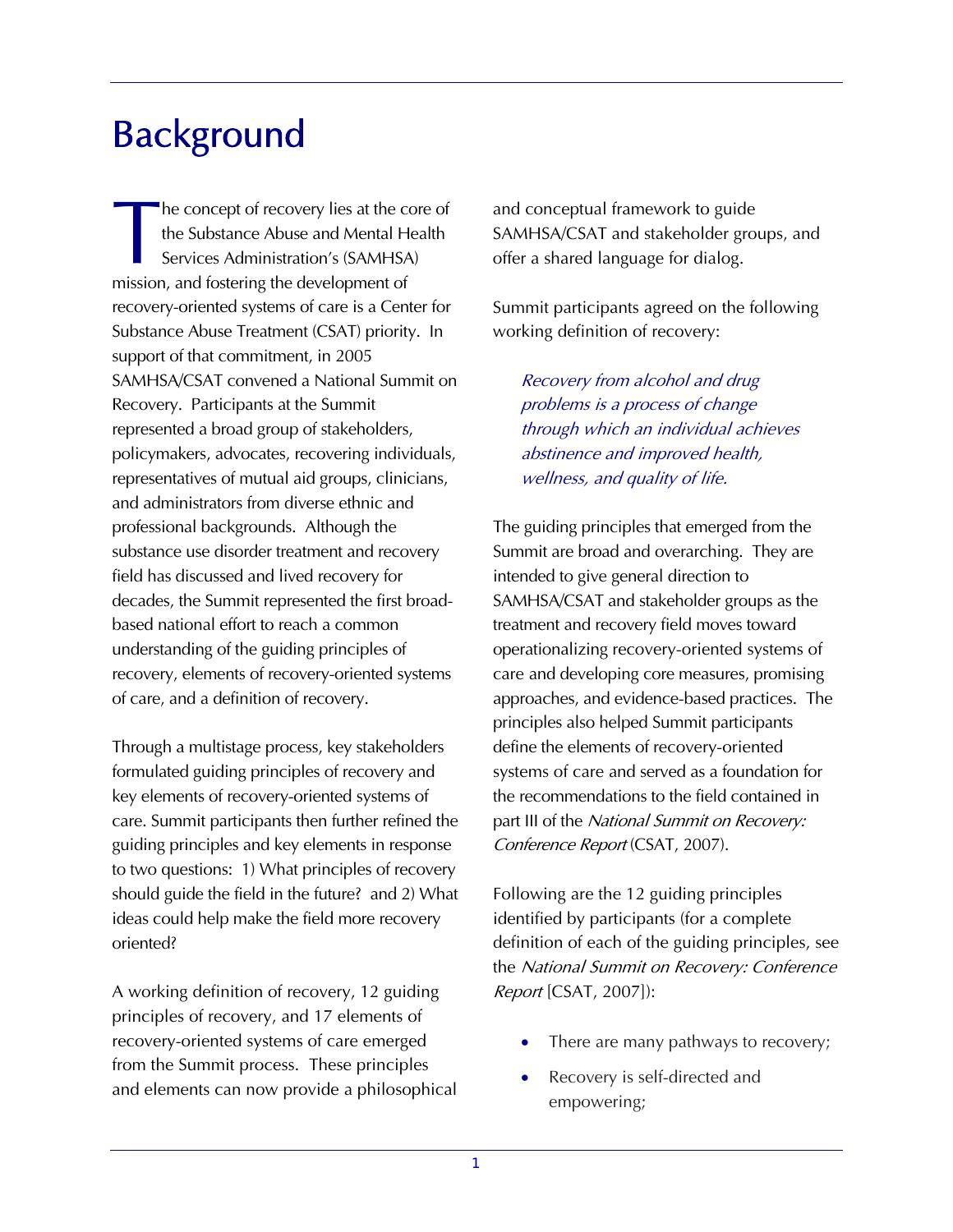- Recovery involves a personal recognition of the need for change and transformation;
- Recovery is holistic;
- Recovery has cultural dimensions;
- Recovery exists on a continuum of improved health and wellness;
- Recovery emerges from hope and gratitude;
- Recovery involves a process of healing and self-redefinition;
- **Recovery involves addressing** discrimination and transcending shame and stigma;
- Recovery is supported by peers and allies;
- Recovery involves (re)joining and (re)building a life in the community; and
- Recovery is a reality.

Participants at the Summit agreed that recovery-oriented systems of care are as complex and dynamic as the process of recovery itself. Recovery-oriented systems of care are designed to support individuals seeking to overcome substance use disorders across their lifespan. Participants at the Summit declared, "There will be no wrong door to recovery," and recognized that recovery-oriented systems of care need to provide "genuine, free, and independent choice" (SAMHSA, 2004) among an array of treatment and recovery support options. Services should optimally be provided in flexible, unbundled packages that evolve over time to meet the changing needs of recovering persons. Individuals should also be able to access a comprehensive array of services that are fully coordinated to support them throughout their unique journeys to sustained recovery.

Participants identified the following 17 elements of recovery-oriented systems of care (for a complete definition of each of the elements, see the National Summit on Recovery: Conference Report [CSAT, 2007]):

- Person-centered;
- Family and other ally involvement;
- Individualized and comprehensive services across the lifespan;
- Systems anchored in the community;
- Continuity of care;
- Partnership-consultant relationships;
- Strength-based;
- Culturally responsive;
- Responsiveness to personal belief systems;
- Commitment to peer recovery support services;
- Inclusion of the voices and experiences of recovering individuals and their families;
- Integrated services;
- System-wide education and training;
- Ongoing monitoring and outreach;
- Outcomes driven;
- Research-based; and
- Adequately and flexibly financed.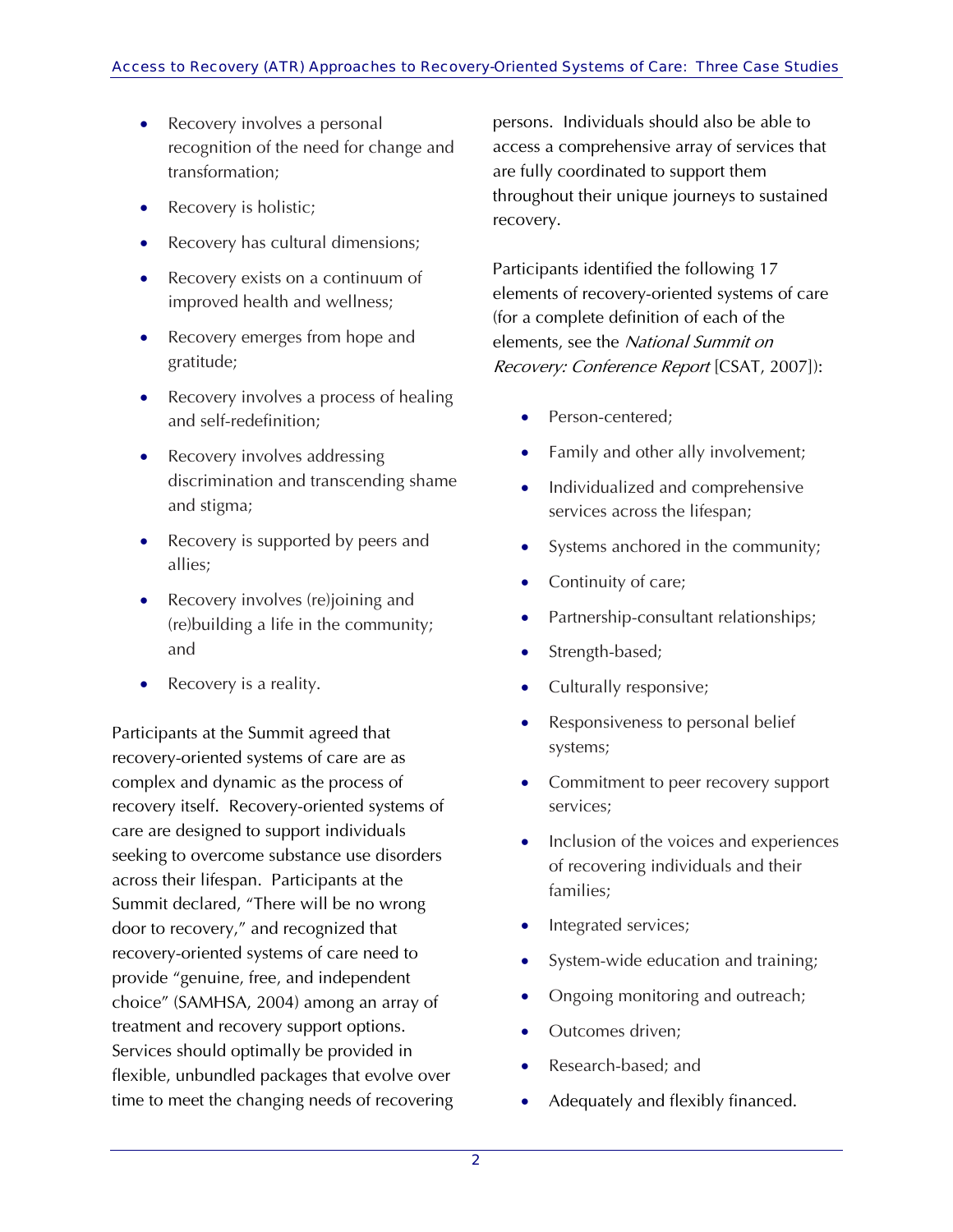## Purpose Statement

his white paper has been prepared as a resource for States, communities, and organizations planning for, embarking on, or well into systems-change efforts intended to develop, sustain, or enhance components of recovery-oriented systems of care. While States, communities, and organizations each face unique challenges and opportunities, the lessons learned by those that have already begun this process can serve as an invaluable resource to other States and communities, offering not a template for action but a menu of options and strategies for readers' consideration. This paper is intended to offer snapshots of promising approaches and is designed to serve as a starting point for discussion.  $\begin{bmatrix} 1 \\ 2 \\ 3 \\ 4 \end{bmatrix}$ 

Using the principles and elements as a point of reference, this document will provide a brief overview of CSAT's Access to Recovery (ATR) program and will describe the activities and operations of three States that have taken steps toward the development of recovery-oriented systems of care through ATR grants: Connecticut, Washington, and Wisconsin.

Despite their varying historical, political, and service system contexts, the projects highlighted in this paper provide useful examples of strategies that might be applicable to other States and communities. Each reflects an ongoing systems improvement philosophy that is an essential component of the endeavor to create recovery-oriented systems of care. None provides a complete template or roadmap, since each State and community is unique, and since in the development of

recovery-oriented systems of care one seeks not a static end point, but rather a process of continuous systems and services improvement.

These brief case studies are intended to highlight the unique features of each of the three ATR projects, identifying innovative strategies, approaches, and practices that might be helpful to other States and communities as they plan for or implement recovery-oriented approaches.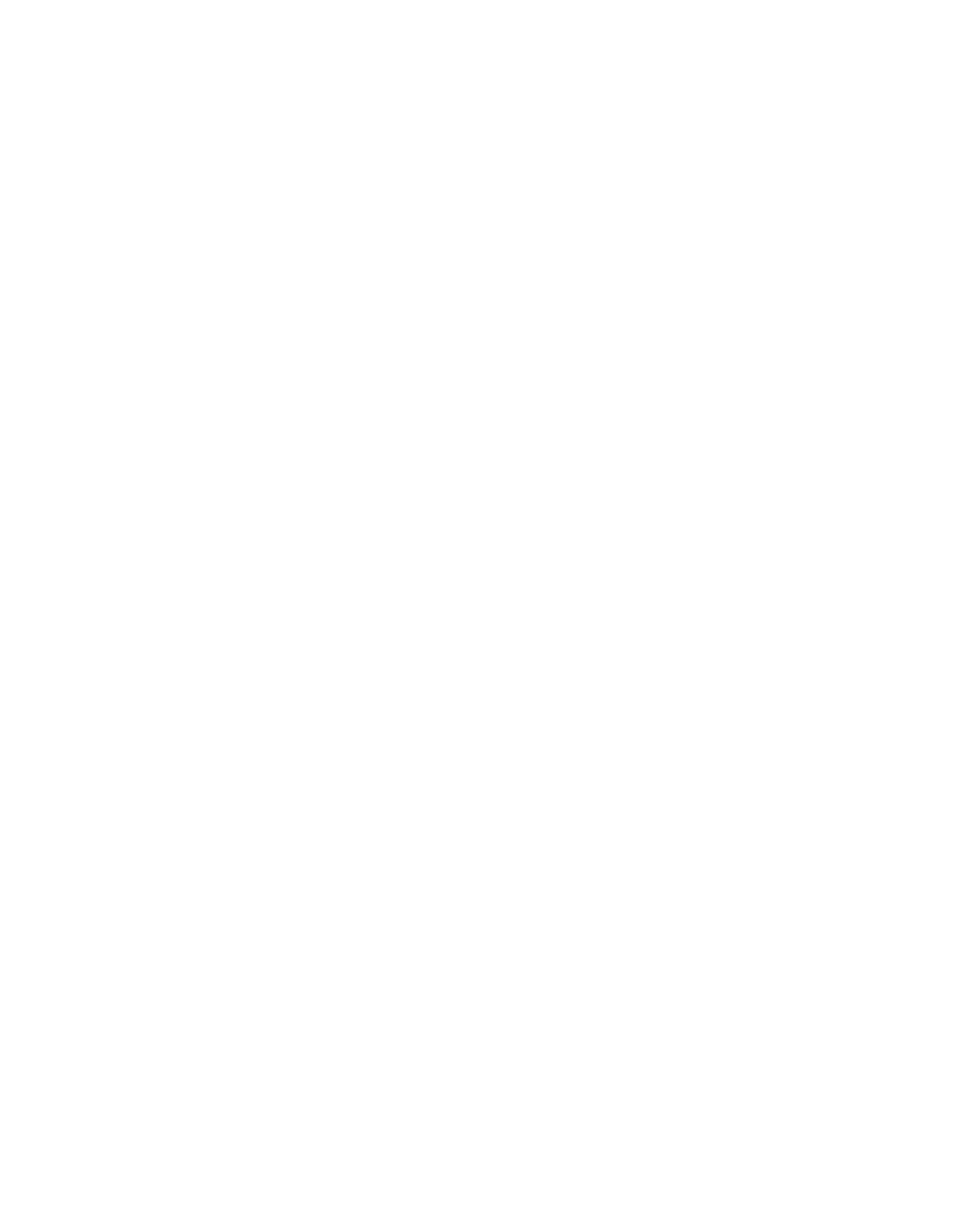## Overview of Access to Recovery

nitially proposed in President George W. Bush's 2003 State of the Union Address,  $\blacksquare$  the Access to Recovery (ATR) initiative seeks to expand the range of addictions treatment and recovery support services available to individuals with substance use disorders through competitive grants to States. In 2004, 14 States and one tribal organization were awarded 3-year grants of up to \$7.6 million per year: California, California Rural Indian Health Board, Connecticut, Florida, Idaho, Illinois, Louisiana, Missouri, New Jersey, New Mexico, Tennessee, Texas, Washington, Wisconsin, and Wyoming (SAMHSA, 2004). I initially proposed in President George W. 13.1 percent of individuals reporting<br>
Bush's 2003 State of the Union Address,<br>
the Access to Recovery (ATR) initiative<br>
solve to expand the range of addictions

In September 2007, CSAT awarded \$96 of trouble): and million in new ATR grants to 18 States, five tribal organizations, and the District of Columbia. Awards averaged \$4 million annually. Eleven of the 2004 grantees, including the three States discussed in this paper, also received funding in the 2007 round. The thirteen first-time ATR grantees were Alaska Southcentral Foundation; Arizona; Colorado; the District of Columbia; Hawaii; Indiana; Inter-Tribal Organization of Michigan; Iowa; Montana-Wyoming Tribal Leaders Council; Ohio; Oklahoma; the Oklahoma Cherokee Nation; and Rhode Island (SAMHSA, 2007).

As of June 30, 2007, a total of 190,144 individuals had been served under ATR. CSAT has reported the following inception-to-date aggregate discharge data:

- substance use at intake reported no use at discharge;
- 23.4 percent of those who reported not having stable housing at intake reported being stably housed at discharge;
- 30.8 percent of individuals who were unemployed at intake reported being employed at discharge;
- 62.4 of those determined not to be socially connected at intake were designated as socially connected at discharge (attended self-help groups or had someone to whom to turn in times
- 85.9 percent of individuals involved with the criminal justice system at intake reported no involvement at discharge.

CSAT has also reported that 48 percent of ATR voucher funding nationally was used to purchase recovery support services. Additionally, 31 percent of treatment providers and 23 percent of recovery support providers for which at least one voucher was redeemed were identified as faith-based organizations (Kopstein, personal communication, October 17, 2007).

## Goals, Requirements, and Features of ATR

ATR has three primary goals: 1) expanding consumer choice, 2) tracking and improving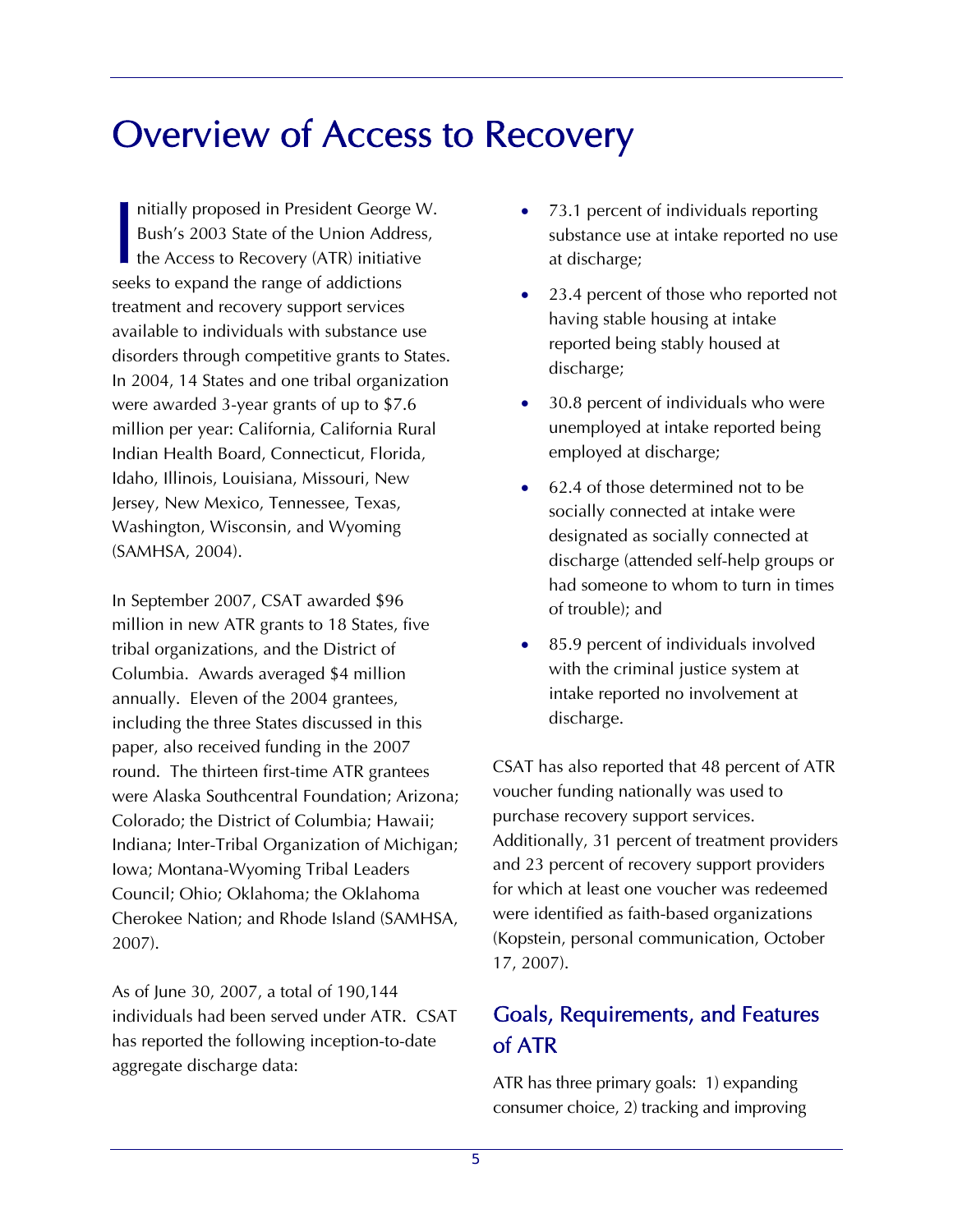outcomes, and 3) increasing capacity. A major focus of ATR is individual choice. The grant requires that individuals are provided "genuine, free, and independent choice among eligible clinical treatment and recovery support providers, among them at least one provider to which the client has no religious objection." They must also adopt vouchers as a payment mechanism under ATR. Vouchers are intended to support client choice by making available a broad array of services. The voucher systems that grantees are required to establish under ATR serve as an indirect funding mechanism, permitting individuals to select from an array of treatment and recovery support services. Direct funding of services by contracts or grant awards between the State and providers is not permitted under the program.

Tracking and improving outcomes and ensuring accountability are also central themes in ATR. CSAT states that "success will be measured by outcomes, principally abstinence from drugs and alcohol, and includes attainment of employment or enrollment in school, no involvement with the criminal justice system, stable housing, social support, access to care, and retention in services." In support of this goal, CSAT requires grantees to "maintain accountability by creating an incentive system for positive outcomes and taking active steps to prevent waste, fraud and abuse."

ATR is also intended to increase capacity not only by increasing the number of individuals that can be served, but by expanding the array of services available.

Finally, ATR emphasizes the use of faith- and community-based providers, requiring grantees to establish "a process to enable providers

previously unable to compete effectively for Federal funds to participate in the Access to Recovery program (including some faith-based and community providers)" (SAMHSA, 2004).

The ATR RFP explains the distinction between direct and indirect funding. "Indirect funding means that individual, private choice, rather than the Government, determines which substance abuse service provider eventually receives the funds. With indirect funding, the individual in need of the service is given a voucher, coupon, certificate, or other means of free agency, such that he or she has the power to select for himself or herself from among eligible substance abuse service providers, whereupon the voucher (or other method of payment) may be 'redeemed' for the service rendered. Under 'direct' funding, the Government or an intermediate organization with the same duties as a governmental entity purchases the needed services directly from the substance abuse service provider" (SAMHSA, 2004).

The use of vouchers to purchase unbundled services that can be combined into packages tailored to the needs of individuals offers a mechanism for the development of recoveryoriented systems of care. Vouchers, as they are employed under ATR, represent an approach to flexible funding. In addition, to the extent that they are used to develop customized service packages and to increase choice, they are mechanisms to support person-centered approaches.

Recovery support services are a critical component of ATR. These are nonclinical services that assist in removing barriers and providing resources to those contemplating,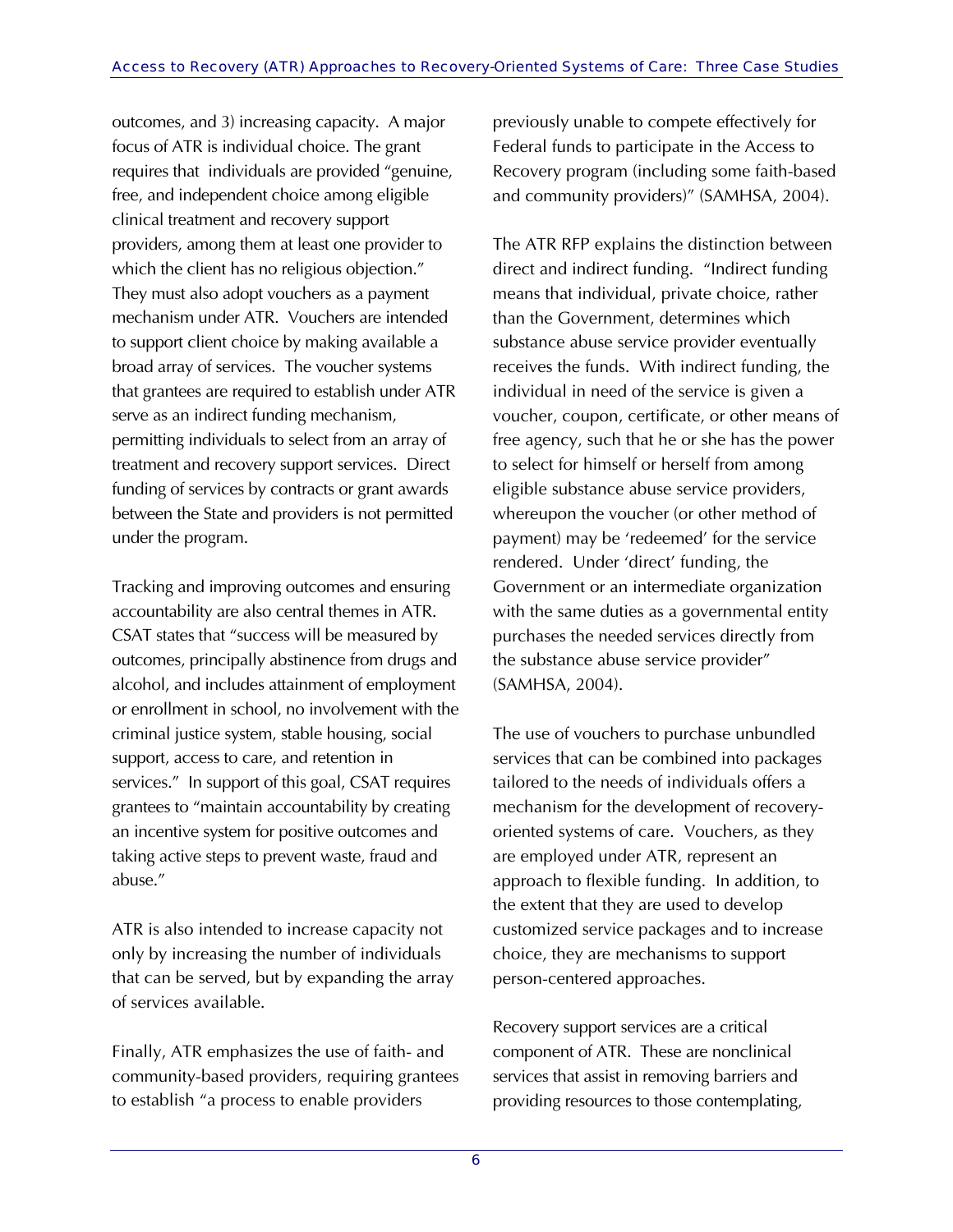initiating, and maintaining recovery from substance use problems. Recovery support services may be specialized and require licensure or certification (e.g., childcare or legal services) or may be in a domain for which there are no licensure or certification requirements (e.g., peer mentoring or spiritual support). Broadly speaking, they can be divided into two categories, those that are provided by peers and those that are not. A peer is an individual who is acting openly as a person in recovery, is explicitly sharing his or her experience as a person in recovery with the individual he or she is serving, and establishes a relationship with the individual served that is based to a significant degree on the peer's experience in recovery.

Under ATR, recovery support services generally, and peer-based services especially, gain a greater centrality than is typically the case in addictions treatment systems. They are not necessarily ancillary since they can serve as the primary component of an intervention that may or may not include treatment. ATR recovery support services include a broad array of services, such as:

- Housing;
- Transportation;
- Food/clothing/basic needs;
- Parenting training;
- Childcare;
- Life skills training;
- Employment coaching;
- Legal services;
- Recreation;
- Service brokerage;
- Recovery coaching;
- Peer mentoring;
- Recovery checkups;
- Outreach; and
- Spiritual support.

Among key challenges ATR grantees face are determining what types of recovery support services to fund; establishing a service typology; selecting and enrolling providers; and developing and implementing performance measures and incentives, reporting requirements, and monitoring protocols. Moreover, the State or tribal authority may need to do extensive training of recovery support providers since many are small community- or faith-based organizations that have little or no experience working with public funders.

Another challenge ATR presents to grantees is the development of voucher systems that operate in tandem with existing funding mechanisms, such as the Substance Abuse Prevention and Treatment Block Grant, State and local funds, Medicaid, public managed care programs, and other sources. Vouchers offer the grantees much flexibility, but they also present challenges related to ensuring integrity and accountability across payment systems and managing administrative costs while setting up secondary payment and service tracking systems.

Information systems are an essential component of the ATR initiative. They provide the infrastructure that supports the many functions required to administer voucher programs. Under ATR, these functions can include providing automated platforms for assessing individuals; tracking slot/service capacity, admissions, and discharges; issuing and tracking vouchers, collecting service and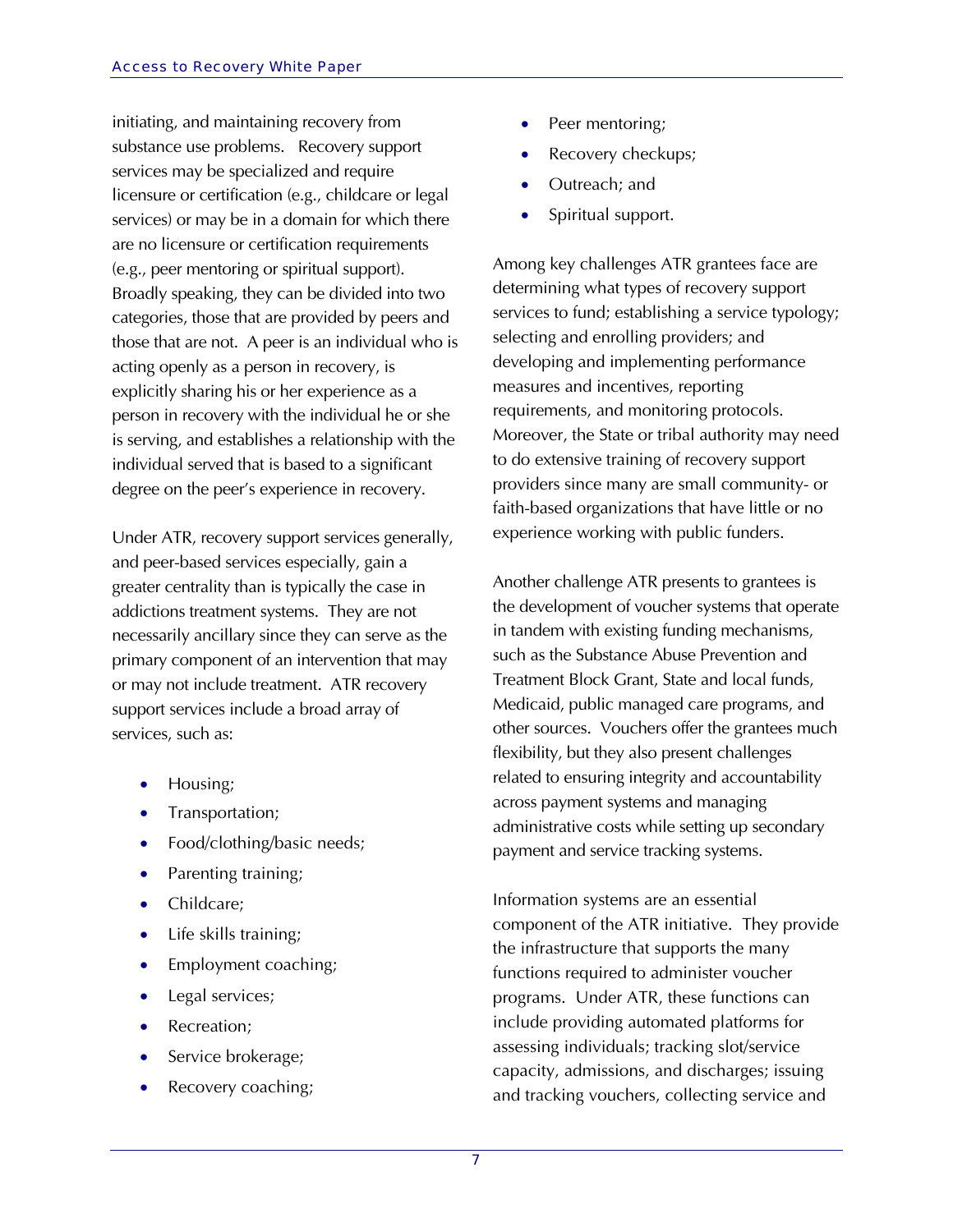Government Performance and Results Act (GPRA) data; auditing against other funding systems to avoid double payment for services that would otherwise be reimbursable through standard mechanisms; and tracking treatment and recovery support provider performance.

ATR grants provide an interesting case study in the development of recovery-oriented systems of care since they represent systems-change pilots. Moreover, they reflect many of the key guiding principles and systems of care elements identified through the National Summit on Recovery. Among the guiding principles they exemplify are:

- There are many pathways to recovery.
- Recovery is self-directed and empowering.
- Recovery is holistic.
- Recovery is supported by peers and allies.
- Recovery is (re)joining and (re)building a life in the community.

ATR reflects a number of the elements of recovery-oriented systems of care identified through the Summit. Below are examples of how the program reflects some key elements:

- Person-centered: Emphasizing choice and making it possible to create a menu of unbundled services including spiritual supports.
- Individualized and comprehensive services across the lifespan: Making available an array of services that can be flexibly deployed to meet the evolving needs of individuals in recovery.
- Systems anchored in the community: Relying on and fostering the development of a broad network of community and faith-based providers and emphasizing peer services.
- Continuity of care: Creating funding and care management/recovery support mechanisms to ensure continuity across provider organizations and service systems.
- Responsiveness to personal belief systems: Ensuring the availability of a variety of faith-based and secular services.
- Commitment to peer recovery support services: Relying on peers as an integral part of the ATR service continuum.
- Integrated services: Coordinating and/or integrating efforts across service systems.

Each grantee has developed a unique approach to ATR that is specially suited to the populations it elected to target and the service system from which its ATR project emerged. The remainder of this paper describes the genesis and unique features of the ATR projects implemented by the States of Connecticut, Washington, and Wisconsin. In the discussion of these projects, we provide a project-level overview and identify unique and innovative features that may be of interest to States, local governments, provider associations, recovery organizations, and other treatment and recovery stakeholders who wish to adopt them as part of a strategy to develop recovery-oriented systems of care.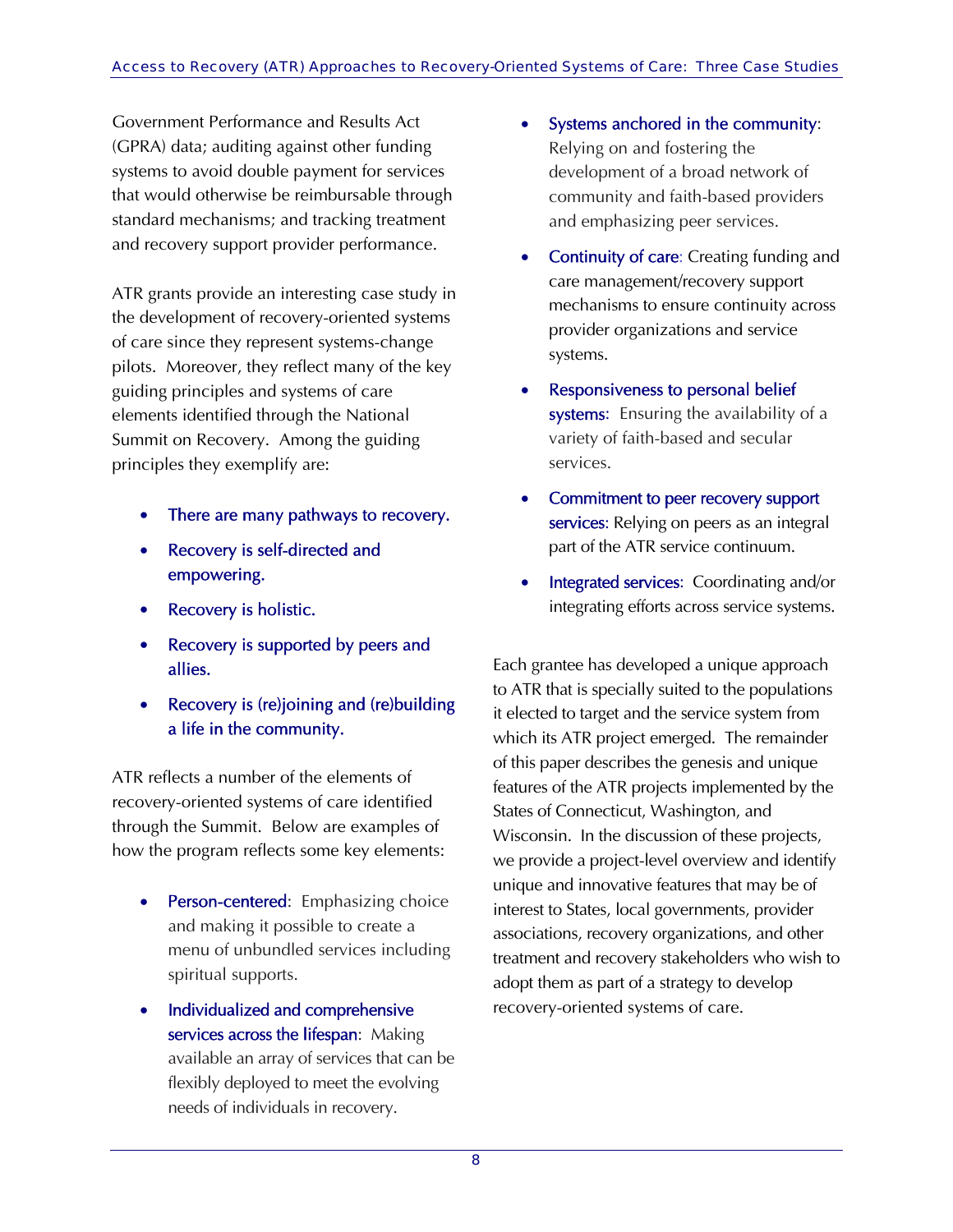# Connecticut ATR

### **Background**

he State of Connecticut was well positioned to implement an ATR program. Beginning in 1999, the State Department of Mental Health and Addiction Services (DMHAS), in partnership with the Connecticut Community for Addiction Recovery (CCAR) and Advocacy Unlimited, Inc., a statewide advocacy organization serving persons with or in recovery from psychiatric disabilities and their families, developed "recovery core values" to guide restructuring of the State's mental health and addiction treatment service systems. In developing the recovery core values, DMHAS also hosted statewide Recovery Conferences, established a Recovery Institute and Centers of Excellence, and conducted a series of consensusbuilding retreats for executive directors, medical and clinical leadership, consumers/individuals in recovery, and several other stakeholder groups within the mental health and addiction service communities. The goal of these sessions was to learn about the views of these key stakeholders regarding the concept of recovery and the steps that would need to be taken for recovery to become the overarching principle that guides mental health and addictions treatment in the State (Tondora & Davidson, 2006). T

In addition, in 2000, the Connecticut Governor created a Mental Health Policy Council in response to recommendations issued by a Blue Ribbon Mental Health Commission that the Governor had established. The council, cochaired by the commissioners of DMHAS and the Department of Children and Families (DCF) and involving 14 other commissioners and key officials, worked collaboratively with the Connecticut Alcohol and Drug Policy Council to drive systems transformation across the State's mental health and addictions treatment systems.

In September 2002, DMHAS issued a policy statement entitled Commissioner's Policy Statement No. 83: Promoting a Recovery-Oriented Service System (Kirk, 2002). This document "designated the concept of recovery as the overarching goal, guiding principle, and operational framework for the system of care supported by DMHAS" and committed the State to systems transformation. It defined recovery as follows:

Recovery is a process of restoring or developing a positive and meaningful sense of identity apart from one's condition and then rebuilding one's life despite, or within the limitations imposed by that condition.

The statement described a recovery-oriented system of care as follows:

A recovery-oriented system of care identifies and builds upon each person's assets, strengths, and areas of health and competence to support the person in achieving a sense of mastery over mental illness and/or addiction while regaining his or her life and a meaningful, constructive sense of membership in the broader community.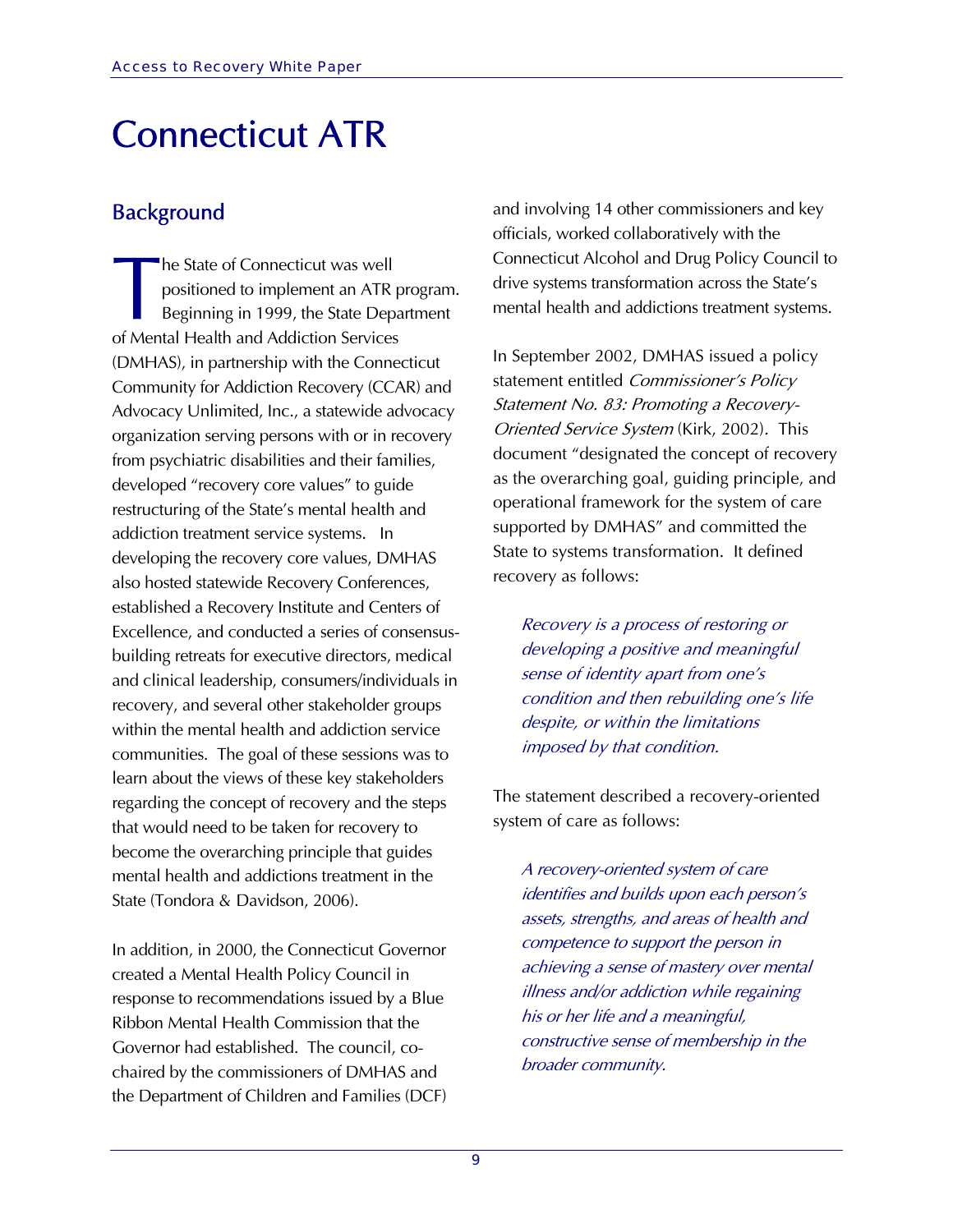This policy statement emphasized that the service system needed to "address the needs of people over time and across different levels of disability."

Connecticut also developed Practice Guidelines for Recovery-Oriented Behavioral Health Care (Tondora & Davidson, 2006). They emphasize the following principles:

- Participation;
- Promoting access and engagement;
- Continuity of care;
- Strengths-based assessment;
- Individualized recovery planning;
- Functioning as a recovery guide;
- Community mapping, development, and inclusion; and
- Identifying and addressing barriers to recovery.

In a separate policy statement on cultural competence, the DMHAS commissioner directed that the DMHAS system "function with cultural competency that responds effectively to the needs and differences of all individuals, based on their race, gender, age, physical or mental status, sexual orientation, and ethnic or cultural heritage" (Kirk, 2003). The parallels with the principles and systems of care elements established through the National Summit on Recovery are numerous and clear.

## Approach

The Connecticut ATR program was conceptualized and implemented within the context of these ongoing efforts toward the development of recovery-oriented behavioral health systems. To develop and implement the ATR program, DMHAS partnered with the State's DCF, Department of Correction (DOC), and Department of Social Services (DSS), as well as the Court Support Services Division (CSSD) of the judicial branch. The State also involved faith- and peer-based organizations, advocacy groups, and State universities in the development of its ATR proposal and in the statewide implementation of its program.

Connecticut ATR prioritizes the following populations:

- Adult women served through the State's DCF/DMHAS Project Substance Abuse Family Evaluation (SAFE) or through the DSS Temporary Assistance for Needy Families (TANF) Program;
- Adults with substance use disorders who are under the jurisdiction of Department of Corrections, on parole, or on DOC reentry status;
- Young adults and adults with nondependent substance use problems who might benefit from brief treatment; and
- Adults with substance use disorders identified through the DMHAS Urban Initiatives in Bridgeport and New Haven (Connecticut DMHAS, 2004).

Initially, the Connecticut ATR program was intended only to serve individuals referred by DCF, CSSD, DOC, or DSS. However, in August 2005, eligibility was expanded to include all Connecticut adults with substance use disorders. Over the life of the Connecticut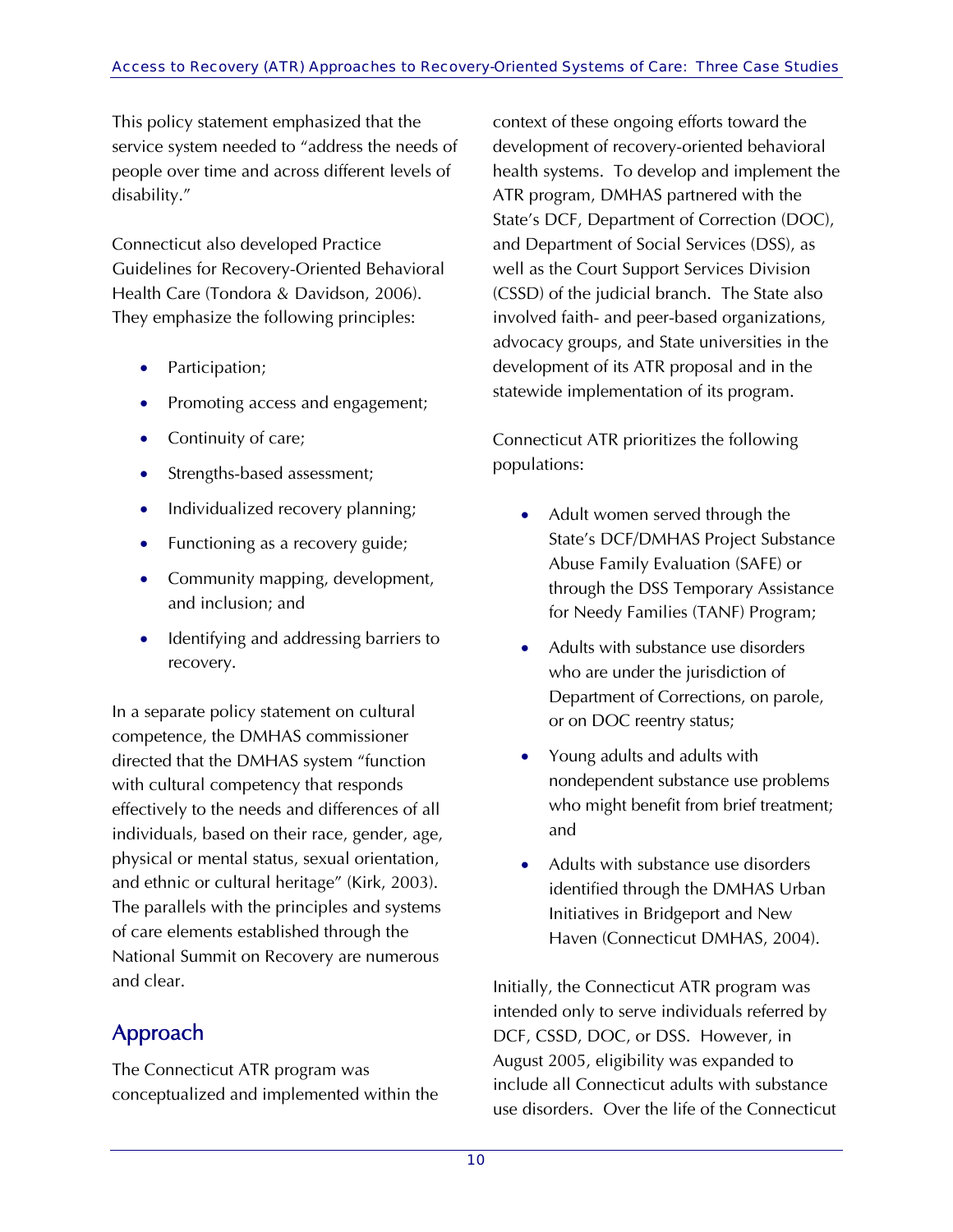ATR program, CSSD- and DOC-involved individuals have accounted for 48 percent of individuals served.

Under the Connecticut ATR program, vouchers were deemed the payment source of last resort. ATR funding was only used for individuals who did not have access to entitlements, private insurance, or other resources that could cover the cost of needed services.

Connecticut ATR was implemented and managed through a contract with an administrative services organization (ASO), Advanced Behavioral Health (ABH). ABH's major areas of responsibility include:

- Coordinating authorization for ATR services;
- Facilitating provider voucher reimbursement;
- Managing linkages and coordination of services for recipients while promoting positive treatment outcomes; and
- Collecting and uploading GPRA data in accordance with CSAT deadlines.

ABH also serves as the ASO for Connecticut's State-Administered General Assistance (SAGA) Program, which funds services for individuals who are eligible for publicly funded behavioral health treatment services. The ABH database of services was expanded under ATR to include a full array of recovery support services, including peer- and faith-based services. Use of the ABH database permits services and reimbursements to be tracked

across payment sources and thereby increases accountability for services paid through ATR.

ATR provided a vehicle for the State of Connecticut to pilot the establishment of service networks coinciding with its five DMHAS regions. The networks included addictions treatment and recovery support providers, many of which were faith-based or peer-led, and were important in establishing an infrastructure to effectively provide recovery-oriented services locally.

Connecticut's provider networks were established by issuing a request for qualifications (RFQ) through which providers in each region designated a lead agency. The five networks were "defined as a formal affiliation, via Memorandum of Agreement, among…treatment and recovery support providers, including faith- and peer-based providers." They were intended "to provide integrated, coordinated, and comprehensive recovery-oriented…treatment and recovery support services…with continuous monitoring of quality, accountability, and costeffectiveness" (Connecticut DMHAS, 2004).

The regional networks meet regularly for purposes of systems and services planning and coordination. These meetings have permitted the development of effective partnerships among treatment and recovery support providers. The networks provide the infrastructure to support recovery-oriented systems of care and services under ATR. They also further Connecticut's overall work toward the development of recovery-oriented systems of care.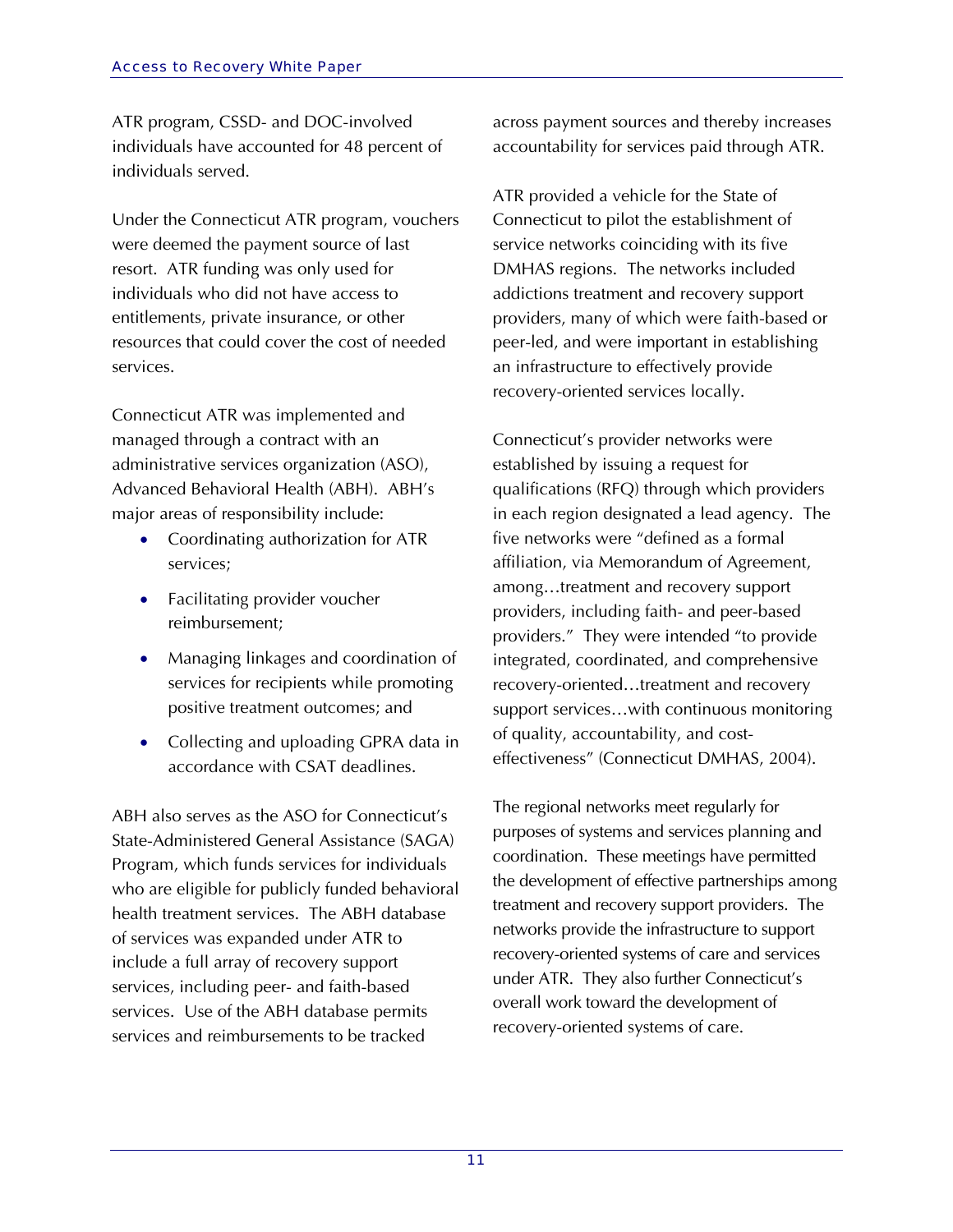Connecticut approached both its larger statewide systems transformation and its ATR program at the system, program, and practitioner levels. At the system level, policy was driven by recovery principles and values. At the program level, recovery practice guidelines were developed. Finally, at the practitioner level, Connecticut emphasized person-centered and culturally competent approaches that conveyed hope and respect and conformed to the State's principles relative to recovery-oriented services. The Practice Guidelines for Recovery-Oriented Behavioral Health Care standardize many of the principles that are applied to both ATR and non-ATR services.

The RFQ issued in 2004 to establish the State's five service networks required applicant networks to explain how proposed network providers would "embrace recovery-oriented practice principles and guidelines." These principles and guidelines are listed in the box to the right.

### Recovery Support Services

Approximately 85 percent of Connecticut's ATR funding was directed toward recovery support services, including:

- Short-term housing;
- Transportation;
- Faith-based services;
- Basic needs (food, clothing, etc.);
- Case management;
- Childcare; and
- Vocational and educational services.

## Connecticut's Recovery-Oriented Practice Principles and Guidelines

- Fostering hope and recovery
- Encouraging active participation of people in recovery at all levels of the system
- **EXECONCILLE** Conveying courtesy, dignity, and respect to all persons
- Promoting the rights and responsibilities of each person
- **•** Delivering person-centered, strength-based, and communityfocused care
- **Providing culturally responsive care**
- Offering multiple entry points for easy access
- **•** Providing a menu of effective services and supports
- Optimizing natural supports and community involvement
- **Utilizing best and/or evidence**based practices

(Connecticut DMHAS, 2004)

Recovery specialists (or recovery managers) play a key role in Connecticut ATR. They are often the initial point of contact for individuals seeking services and can provide services prior to, during, and after treatment. Recovery specialists partner with the individual to inventory strengths, identify needs, and determine service needs. They remain engaged with the individual over time, serving as a case manager and working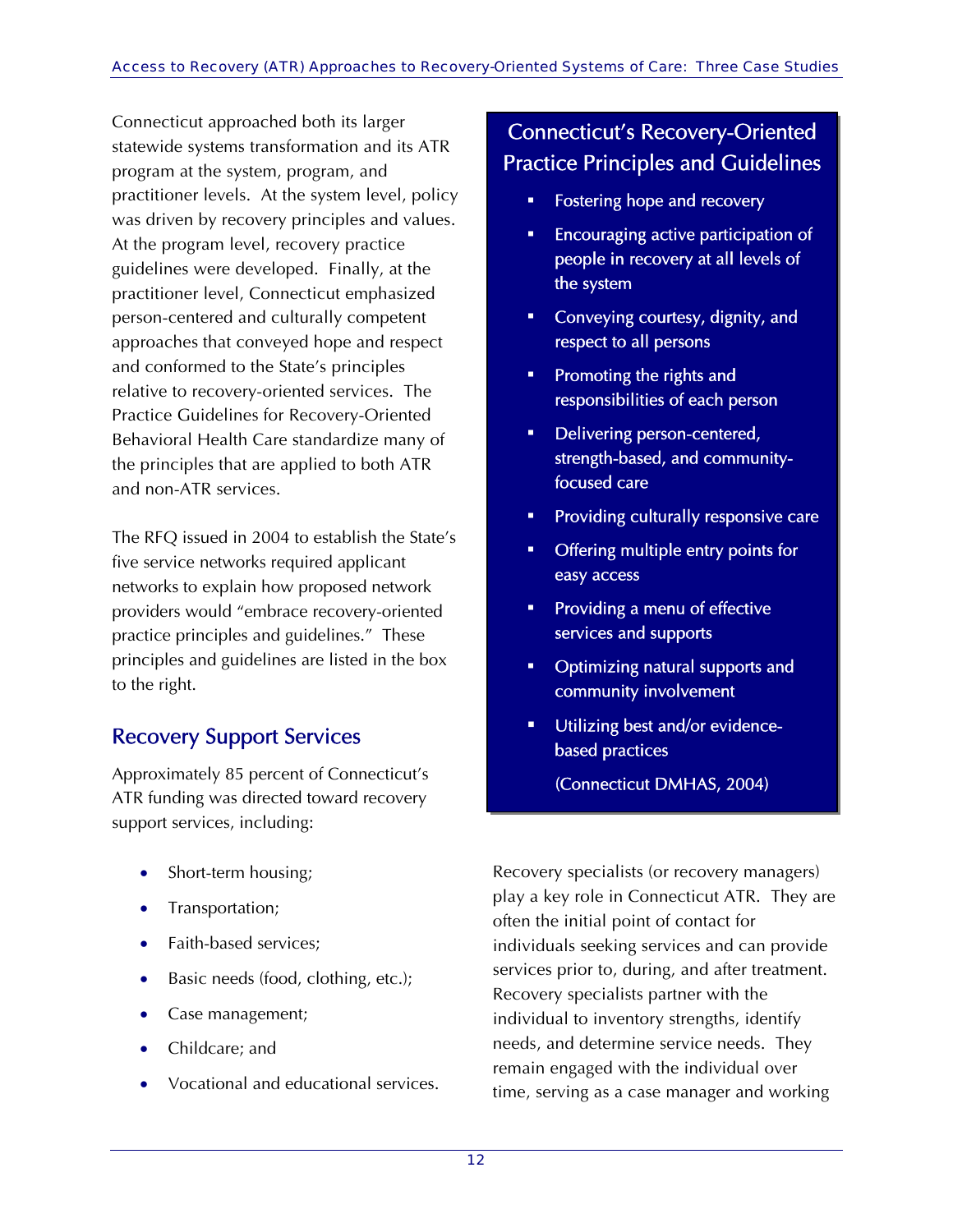closely with the ASO and with treatment and recovery support services providers. Faith-based providers make up nearly half (48) of the 107 recovery support services providers in Connecticut ATR. This substantial participation is in part the product of work that preceded the ATR grant. The State supported the Saint Francis Academy for Clinical Pastoral Training, which trained hundreds of faith leaders from different faith traditions, denominations, and sects from across the State. The academy is staffed by consultants in medicine, behavioral health, and ministry who provide a spiritual dimension to healing (Saint Francis Care, n.d.). Pastoral counseling services were made available across all five networks under ATR. Among the 38 ATR providers that had no previous history with DMHAS, 32 were faithbased organizations.

Peer services are also a central component of Connecticut ATR. The Connecticut Community for Addiction Recovery (CCAR) has established four Recovery Community Centers (RCCs) statewide and is in the process of opening four more. These centers offer a wide range of peer services (CCAR, n.d.), including:

- Telephone recovery support;
- Family/community education;
- Family support groups;
- All-recovery groups;
- Volunteer training;
- Recovery training;
- Peer-operated transportation company;
- Recovery coaching (CCAR believes recovery coaching is best delivered by a volunteer, usually another person in recovery);
- Referral to recovery housing;
- Employment support; and
- Social activities supported by peer volunteers.

CCAR developed sober housing certification standards and created a Web-based "product that displays recovery housing listings." This enables users to search for recovery housing by characteristics (e.g., 12-Step, Christian), location, ATR eligibility, gender, and so forth.

An RCC offers regularly scheduled "recoveryrelated workshops, trainings, meetings, services and social events." An innovative service offered by CCAR is the telephonic recovery support program, through which volunteers/persons in recovery from addictions make weekly telephone follow-up contacts with individuals discharged from treatment programs to offer support and to encourage sustained abstinence and recovery. This program has reduced the need for readmission to treatment and has resulted in a more timely return to treatment for those who relapse and require readmission.

In aggregate, housing support accounts for 45 percent of ATR-funded services in Connecticut. Other leading services purchased include clinical (14 percent) and faith-based (11 percent) services and case management (10 percent). The table on the following page shows the percentage of ATR service funding allocated to various service categories.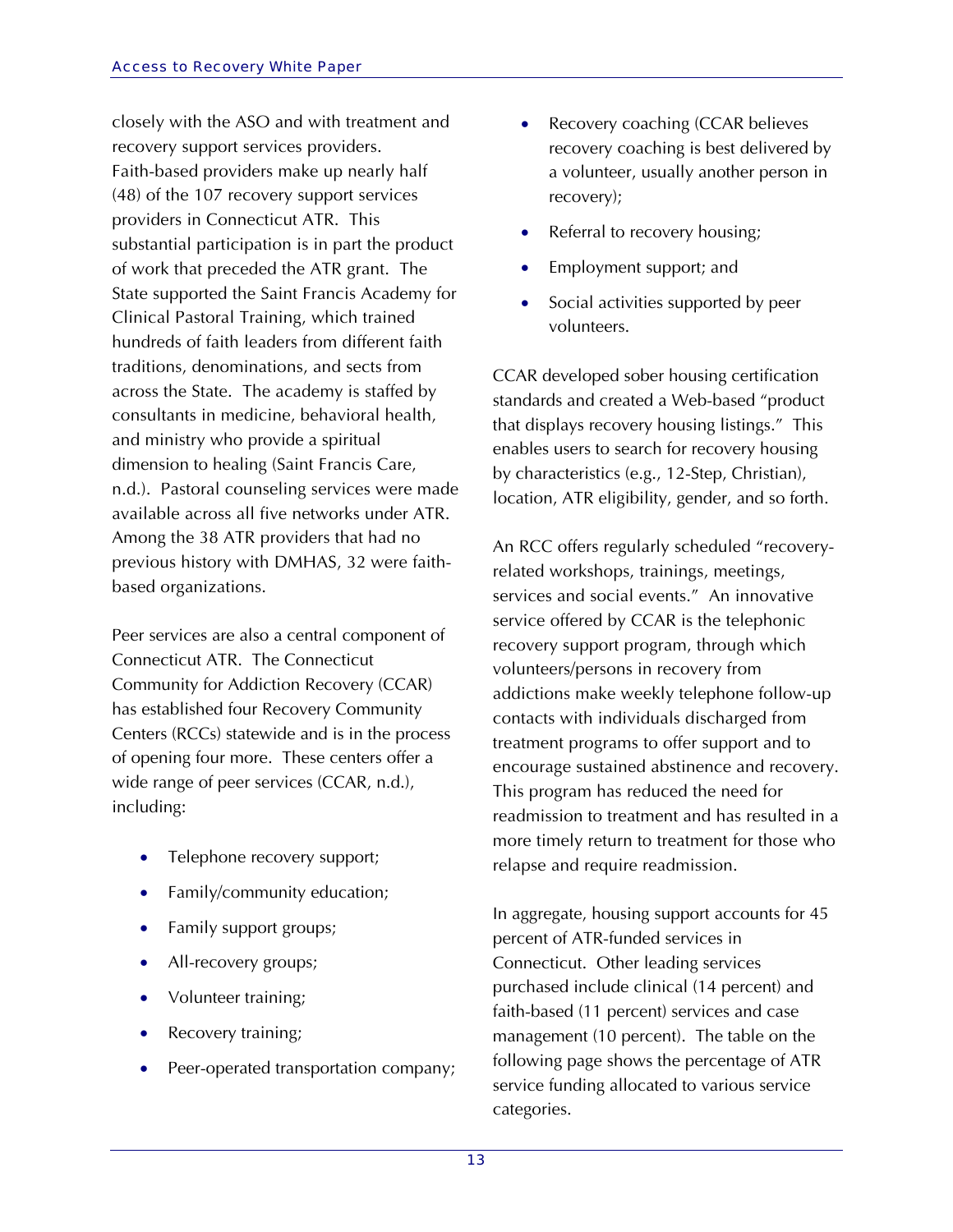| <b>Connecticut ATR Voucher Utilization</b>              |                |  |
|---------------------------------------------------------|----------------|--|
| <b>Service Description</b>                              | <b>Percent</b> |  |
| <b>Housing</b>                                          | 45             |  |
| <b>Clinical</b>                                         | 14             |  |
| <b>Faith-Based Services</b>                             | 11             |  |
| <b>Case Management</b>                                  | 10             |  |
| <b>Basic Needs</b>                                      | 7              |  |
| <b>Vocational Services</b>                              | 6              |  |
| <b>Transportation</b>                                   | 4              |  |
| Other                                                   | 3              |  |
| (Trocchi, personal communications,<br>December 7, 2007) |                |  |

While 12 percent of Connecticut ATR services were classified as faith-based (e.g., spiritual support), fully 43 percent of Connecticut ATR funding went to faith-based organizations offering a wide range of services, many of which were not faith-based. These services included housing, case management, pastoral counseling and spiritual support. Nationally, 31 percent of national ATR service funding went to faith-based providers.

Despite extensive peer involvement in Connecticut ATR, peer-based services represent a very modest portion of services purchased. This is because the majority are reported under aftercare recovery support services (RSS) and other categories. Additionally, volunteers provide some peerbased services, including the peer telephonic support program.

In addition to supporting a range of recovery support activities, Connecticut is also adopting evidence-based practices. As part of an initiative of the Office of the Medical Director at DMHAS,

the system has made strides in implementing evidence-based practices. These practices include illness management, RRS for people with psychosis, motivational interviewing, opioid agonist therapy, and supported employment. Additionally, DMHAS is implementing Screening and Brief Intervention and Referral to Treatment (SBIRT) in a hospital emergency department and in a Federally qualified health center in New Haven, Connecticut, and the Matrix Model for methamphetamine- and cocaine-dependent individuals.

DMHAS has also been involved with the ongoing development of provider performance measures. Program and performance measures have been developed in four domains: data quality, utilization, access, and outcomes. Webbased reports are accessible at any time to providers who wish to review their data, as well as information on performance measures across all funded agencies. Training for all providers and system managers on how to use the reports and improve data quality has been provided.

Overall, ATR implementation in Connecticut reflects the three-phase systems-change approach adopted statewide for the transformation of behavioral health care (DiLeo, 2006). It is summarized below.

## Connecticut Change Management Process

#### Phase 1: Determine Direction

A. Develop Concepts and Design Model: Perform research and propose concepts and models reflecting principles and core values.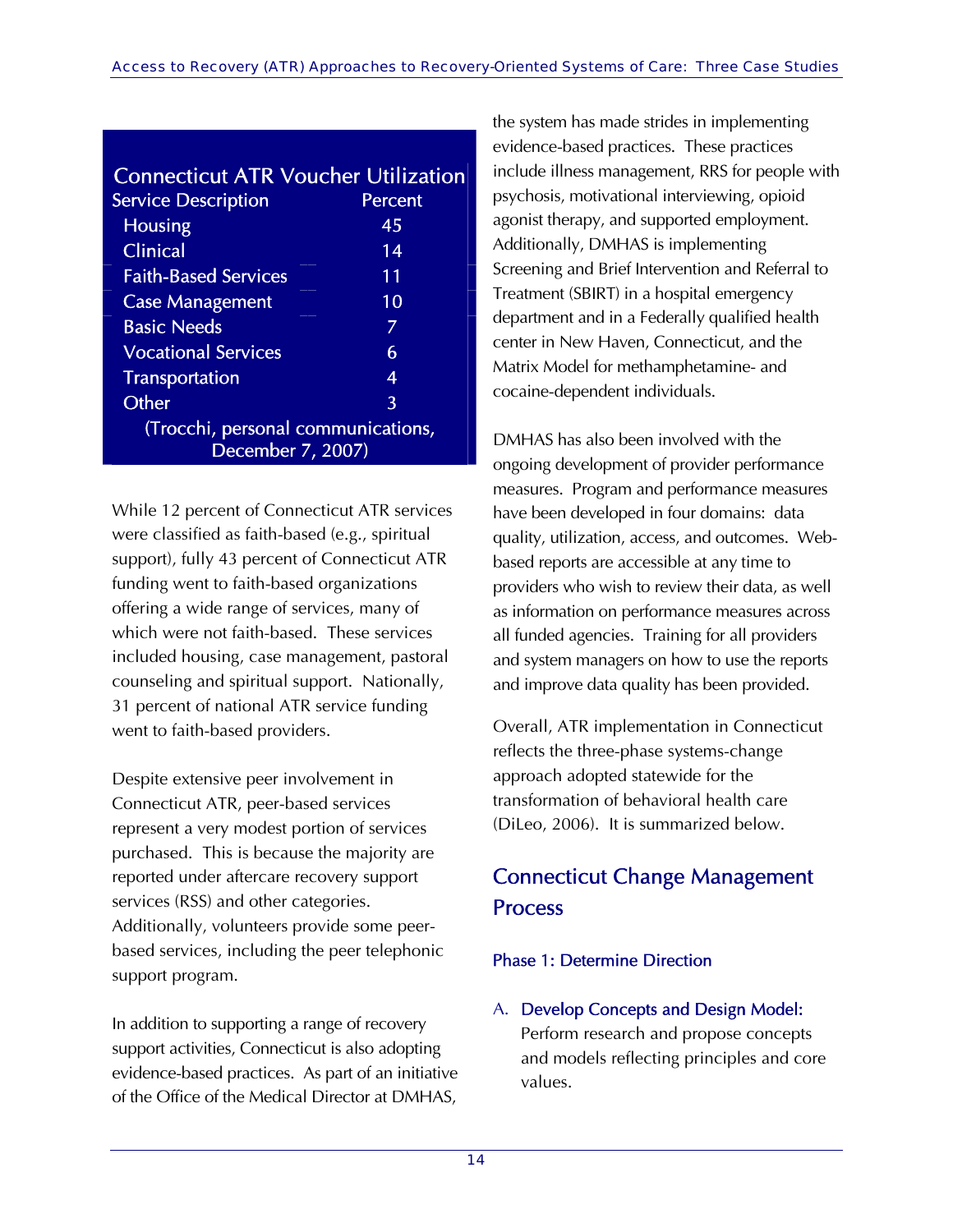- B. Develop Consensus: Review concepts and models with key stakeholders, including persons in recovery and agency and association directors. Discuss implications of models for systems and services, resource allocation, and agency functioning.
- C. Dissemination: Disseminate the consensus concepts and models.

#### Phase 2: Initiate Change

- A. Focus on Quality: Institute a provider selfassessment process and require funded agencies to develop agency-wide recovery plans for review and approval. Develop performance standards and measures and monitor.
- B. Workforce Development: Implement intensive, skill-based training across both treatment and recovery support organizations. Practice improvement initiatives play a key role in technology transfer. Recovery organizations assist in training.
- C. Funding: Introduce new funding and services and realign existing resources.

#### Phase 3: Increase Depth of Understanding

- A. Describe and communicate the beneficial impacts of the changes on other systems (e.g., criminal justice, corrections, and child welfare).
- B. Provide advanced training.
- C. Continue developing and improving recoveryoriented performance measures (these measures are currently being finalized).

D. Realign fiscal resources through contract language, competitive bidding, and other mechanisms.

### Connecticut and the Principles and Elements of Recovery-Oriented Systems of Care

As noted earlier in this paper, ATR projects generally reflect many of the elements of recovery-oriented systems of care developed through the National Summit on Recovery. However, there are areas where the convergence between systems and services developed under Connecticut ATR and the elements that emerged from the Summit is particularly marked. As our review of the project shows, the following elements are notably reflected in Connecticut ATR:

- Strength-based: Using strength-based assessments and recovery plans.
- Culturally responsive: Requiring the behavioral health system to respond "effectively to the needs and differences of all individuals, based on their race, gender, age, physical or mental status, sexual orientation, and ethnic or cultural heritage" (Kirk, 2003) as delineated in Policy Statement No. 76 and the State's Practice Guidelines for Recovery-Oriented Behavioral Health Care.
- Responsiveness to personal belief systems: Making available an extensive pastoral counseling services network in combination with the variety of secular services.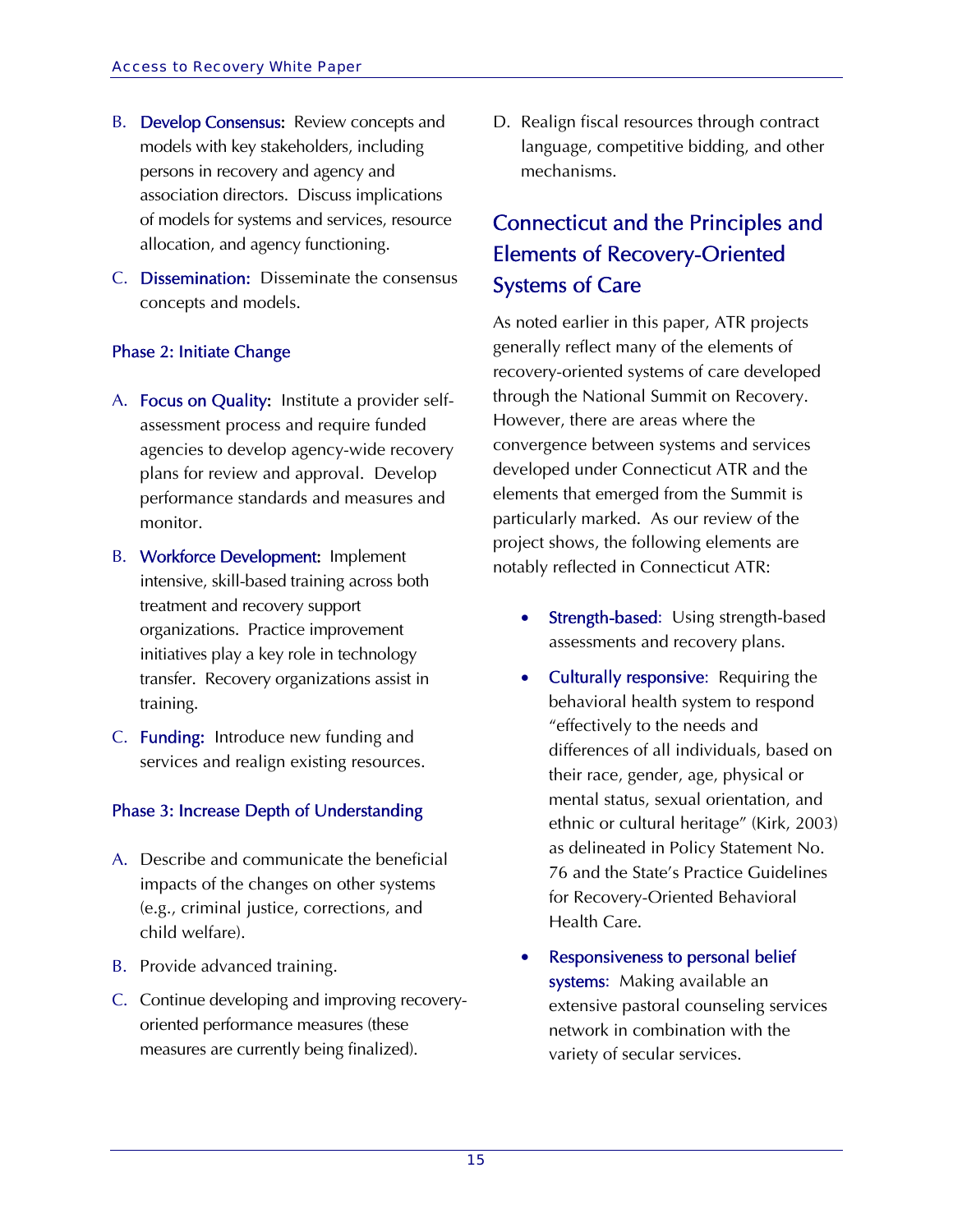- Commitment to peer recovery support services: Reflecting an exceptionally high level of involvement of peers in the provision of recovery support services.
- Inclusion of the voices and experiences of recovering individuals, and their families: Involving CCAR and Advocacy Unlimited, Inc., in the planning of recovery-oriented systems of care and services.
- System-wide education and training: Providing extensive education and training to implement Connecticut's Practice Guidelines for Recovery-Oriented Behavioral Health Care.
- **Outcomes driven: Developing** performance measures in four domains (data quality, utilization, access, and outcomes) and training and making a reporting function available to providers and systems managers.
- **Research-based:** Adopting evidencebased practices in ATR, including SBIRT, the Matrix Model opioid agonist therapy, and supported employment.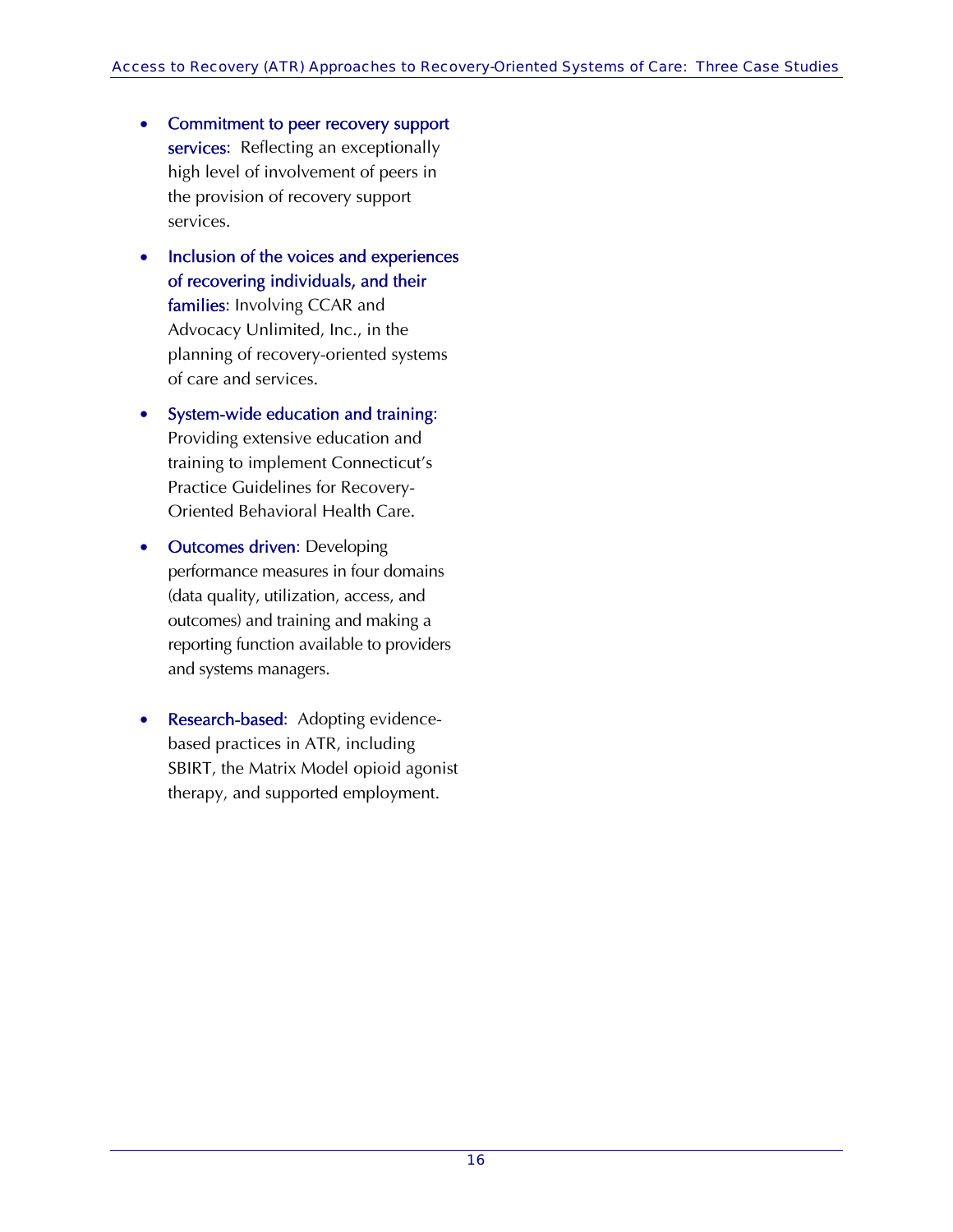# Washington ATR

## **Background**

The State of Washington directly funded six counties (Clark, King, Pierce, Snohomish, Spokane, and Yakima) to implement ATR. Each county administered its voucher program with relative autonomy. King County, which includes Seattle, subcontracted with an ASO to implement its program. The other five participating counties worked directly with community-based and faith-based organizations to design and implement voucher programs, to define the array of ATR-eligible services that would be made available in each county, and to determine how best to coordinate and track services. The county-level voucher systems and other components of ATR were built and served as extensions of the State's existing Web-based reporting system.

Washington State dedicated approximately 90 percent of voucher funding to recovery support services. This was possible, in part, because the Washington Legislature increased addictions treatment funding by more than \$20 million, significantly expanding access to treatment. ATR provided a mechanism for helping to ensure that this additional investment in addictions treatment provided a return for the citizens of Washington in terms of improved outcomes and subsequent reduced utilization of publicly funded services. To be eligible for a voucher under Washington ATR, an individual needed to:

Be in treatment or have recently completed treatment;

- Be diagnosed with a substance use disorder;
- Be motivated to actively engage in recovery;
- Earn 80 percent or less of the median income for Washington State; and
- Sign a Release of Information for ATR providers (Collins, personal communication, December 26, 2006).

Under Washington ATR, recovery support services are linked to treatment using a wraparound services approach. While a wide variety of services were available under the State's ATR program, from acupuncture, detoxification, and childcare to transportation, peer mentoring, and opiate substitution, the State reported that approximately 37 percent of ATR funding provided housing support and transitional drug-free housing, and 27 percent went to case management-related services, primarily delivered by recovery support specialists (RSSs). This allocation of resources was not planned; however, it reflects the needs of eligible individuals seeking ATR services and the relative costs of the needed services.

Housing support, which Washington defined as transitional rental assistance, utilized 30 percent of ATR voucher funding under the State's initial ATR grant. "Transitional drug-free housing," which the State defined as supportive drug-free living environments that provide support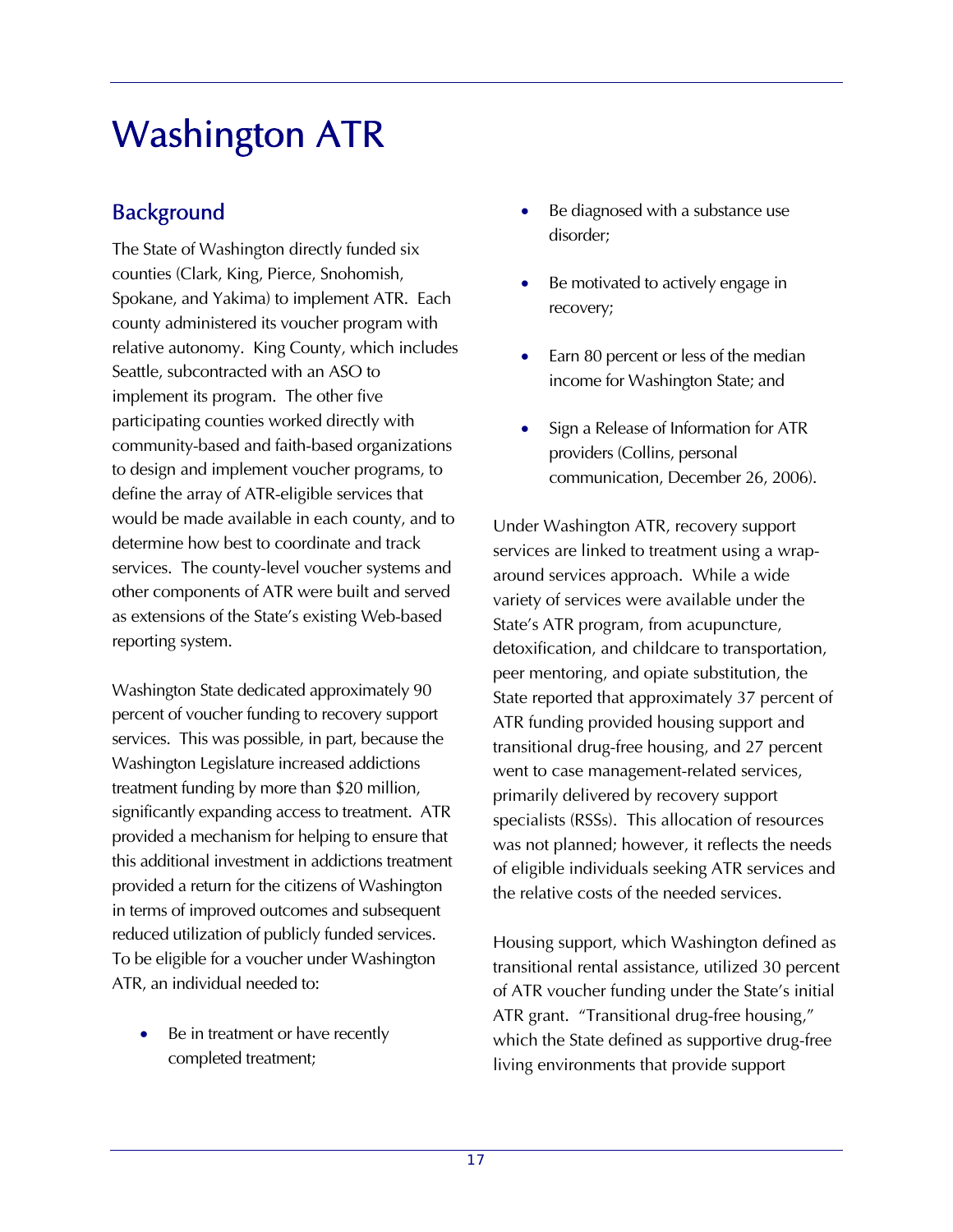### Washington ATR Voucher **Utilization**

| <b>Service Description</b>                             | Percent |  |
|--------------------------------------------------------|---------|--|
| <b>Housing Support</b>                                 | 30      |  |
| <b>Information and Referral</b>                        | 16      |  |
| <b>Other Recovery Services</b>                         | 13      |  |
| <b>Recovery Support Specialist</b>                     | 11      |  |
| <b>Transportation</b>                                  | 7       |  |
| <b>Transitional Drug-Free</b><br><b>Housing</b>        | 7       |  |
| <b>Medical Care (Primary)</b>                          | 3       |  |
| Other                                                  | 3       |  |
| <b>Other Medical Services</b>                          | 3       |  |
| Childcare                                              | 2       |  |
| <b>Pre-Employment Services</b>                         | 2       |  |
| <b>Initial GPRA Interview</b>                          | 1       |  |
| <b>Individual Mental Health</b><br><b>Services</b>     | 1       |  |
| <b>Other Education Services</b>                        | 1       |  |
| (Collins, personal communication,<br>December 7, 2007) |         |  |

services, utilized an additional 7 percent of voucher funding during that period.

Washington State reports that the primary care and other medical services to which ATR afforded access had a noticeable beneficial impact. Consequently, a number of participating counties are exploring mechanisms to continue to make these services available after ATR funding is discontinued. Through the vouchers, uninsured and underinsured individuals gained access to primary care and other needed health care services, including dentistry and various kinds of laboratory work which otherwise would have been unavailable to them. The table below documents service expenditures through the end of the initial Washington State ATR grant.

## Approach

Washington State adopted a multistage process for eligibility determination, assessment, and service planning. The process typically begins with a client advocate who performs an initial screening to determine whether or not there may be a substance use disorder and shares with likely clients an informational brochure on Washington ATR. A client advocate can be any clinical or recovery support system representative who responds to an initial request for services or engages an individual who may be in need of services. Individuals who are eligible for ATR services and elect to access them are offered a choice of agencies where they can engage with an RSS. The RSS verifies ATR eligibility, and in partnership with the individual seeking services, develops a recovery plan. Once the RSS and individual seeking services have finalized the initial recovery plan, the RSS issues vouchers to procure the desired recovery support services from the ATR-enrolled providers and refers the individual to a treatment provider for an assessment. Vouchers will also cover treatment services when access to appropriate services would not otherwise be available.

Assessments are completed by a certified treatment provider using a computerized Addiction Severity Index (ASI) and other tools that are accessed through the Washington State data system. The certified provider determines a recommended level of care using the American Society of Addiction Medicine Patient Placement Criteria, 2nd Edition, Revised (ASAM PPC 2R; American Society of Addiction Medicine, 2001).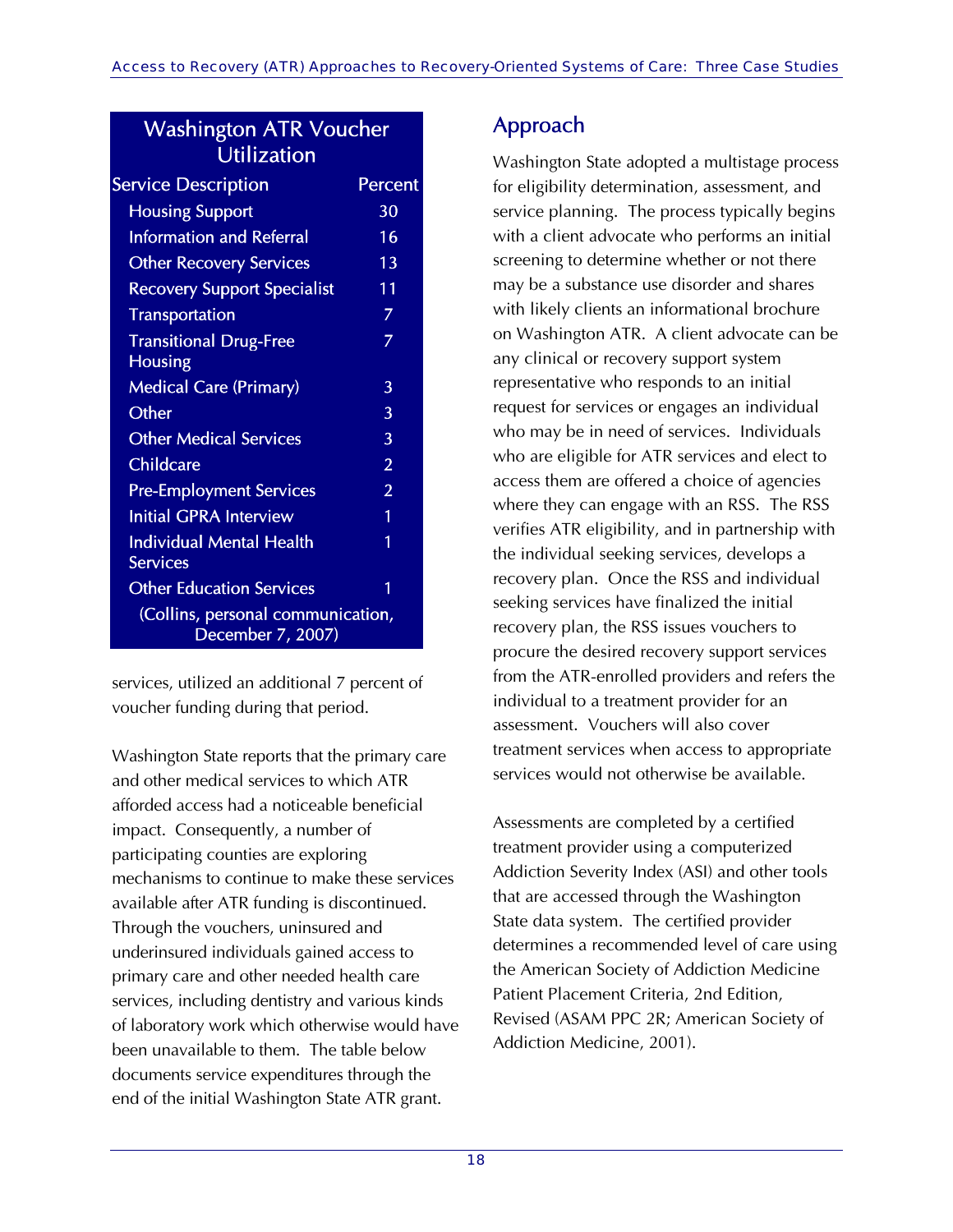Washington ATR uses motivation or readiness as an eligibility criterion. During the initial interview, the RSS asks the individual if he or she is committed to recovery. If the individual answers in the affirmative, a partnership is established under the RSS to assist the individual in reaching his or her recovery goals. The partnership between the RSS and individual seeking services is intended to last throughout the period that the individual receives services under ATR. One way in which this partnership manifests is through an open discussion of the best way to utilize an initial authorization, typically in the amount of \$2,000 or \$2,500, to support the individual's recovery goals. Authorizations are valid for 60 days. Additional funding or additional time in services beyond the 60 day initial authorization requires an additional authorization. The 60-day window was established, in part, to accommodate GPRA data collection.

Statewide, there are about 30 RSSs at any given time, each of whom can have a caseload of 100 or more individuals. While there is some variability across counties, the responsibilities of the RSS are to monitor progress, provide advice or counseling, coordinate care, and intervene at times of crisis. In addition, the RSS tracks voucher expenditures and expiration dates and distributes customer satisfaction surveys. The credentials for an RSS vary somewhat

across the six counties implementing ATR in Washington State. In some cases, they are credentialed clinicians and in others they are entry-level workers who have not yet achieved certification. Occasionally the RSSs have been employed by agencies that provide treatment services under ATR. When this was the case, referral rates have been monitored closely to ensure that a disproportionate percentage of referrals did not appear to be going to the organization that employs the RSS.

Washington ATR has not purchased peer services extensively. However, it has relied heavily on a network of over 400 Oxford Houses in the State. A substantial portion of vouchers for housing support has gone to cover portions of stays in Oxford Houses.

### Project Successes

Washington State reports that ATR has had a number of beneficial effects. It has led to a more person-centered approach to services in which individual choice and preference have heightened importance, there is greater emphasis on culturally specific services, and there is openness to and acceptance of spiritual support and other services that have not historically been funded. In addition, ATR has played a role in moving the State toward a service paradigm designed to support recovery.

Washington State reports that ATR has led to a more person-centered approach to services in which there is greater emphasis on culturally specific services and acceptance of spiritual support and other services that have not historically been funded. In addition, ATR has played a role in moving the State toward a service paradigm designed to support recovery.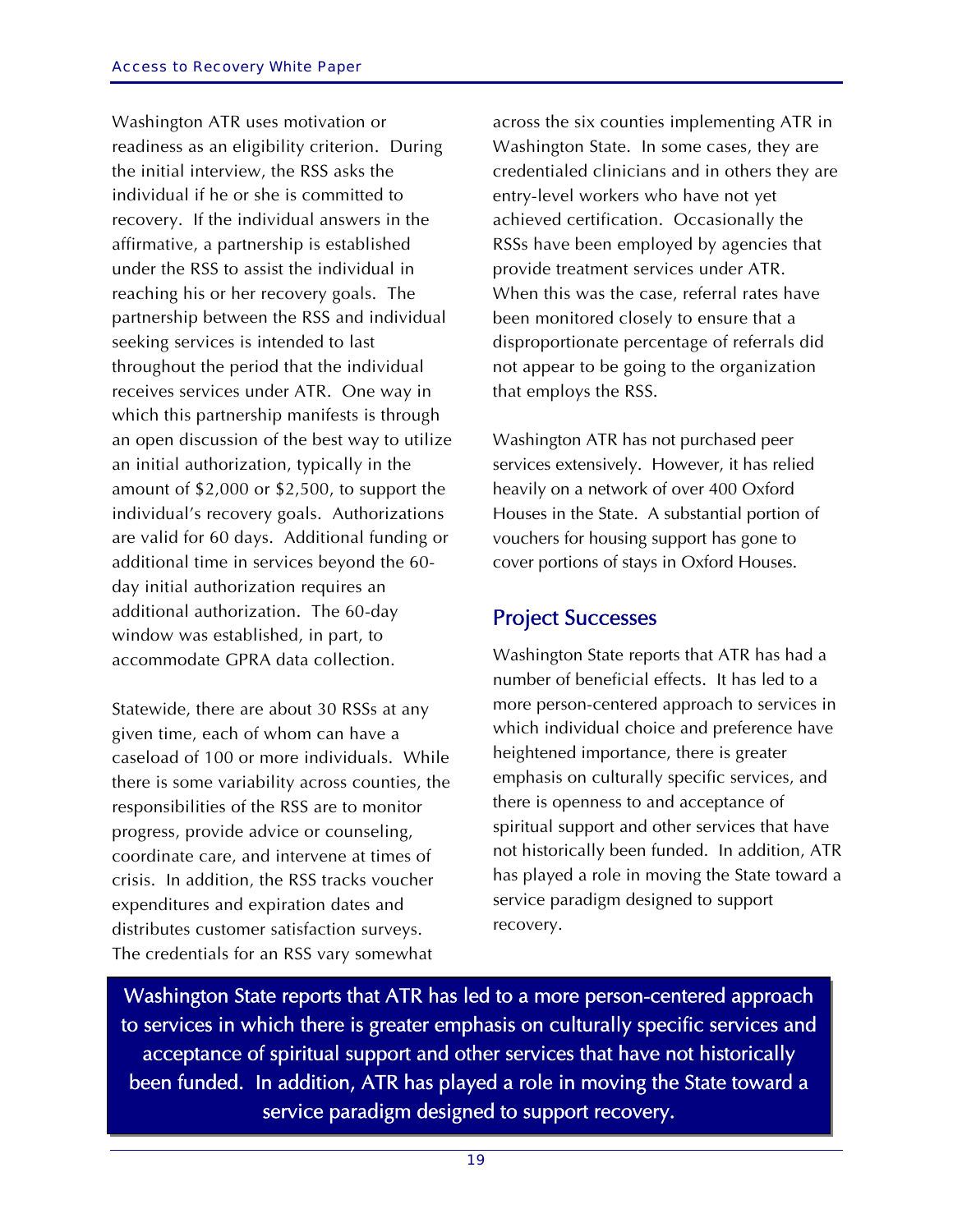As Washington ATR moves toward project completion, the State and participating counties are planning for the continuation of services. Some of the participating counties are exploring a 0.1 percent increase in the local sales tax to cover the cost of partially sustaining the continuum of services established under ATR.

## Washington and the Principles and Elements of Recovery-Oriented Systems of Care

The Washington ATR project generally reflects several of the elements of recovery-oriented systems of care developed through the National Summit on Recovery. However, there are areas where the convergence between Washington ATR and the elements that emerged from the National Summit is particularly marked. They include:

- **Person-centered:** Strongly emphasizing choice and active participation in planning, including allocating the amount of the initial authorization in support of a recovery plan.
- Individualized and comprehensive services across the lifespan: Providing an exceptional platform for the collaborative development of individualized and comprehensive service plans.
- Systems anchored in the community: Providing access to an extensive network of Oxford Houses and other community-based housing and recovery services firmly anchored in the community.
- **Continuity of care:** Providing extensive care coordination and case management services, especially through the ongoing partnership between the individual served and the RSS.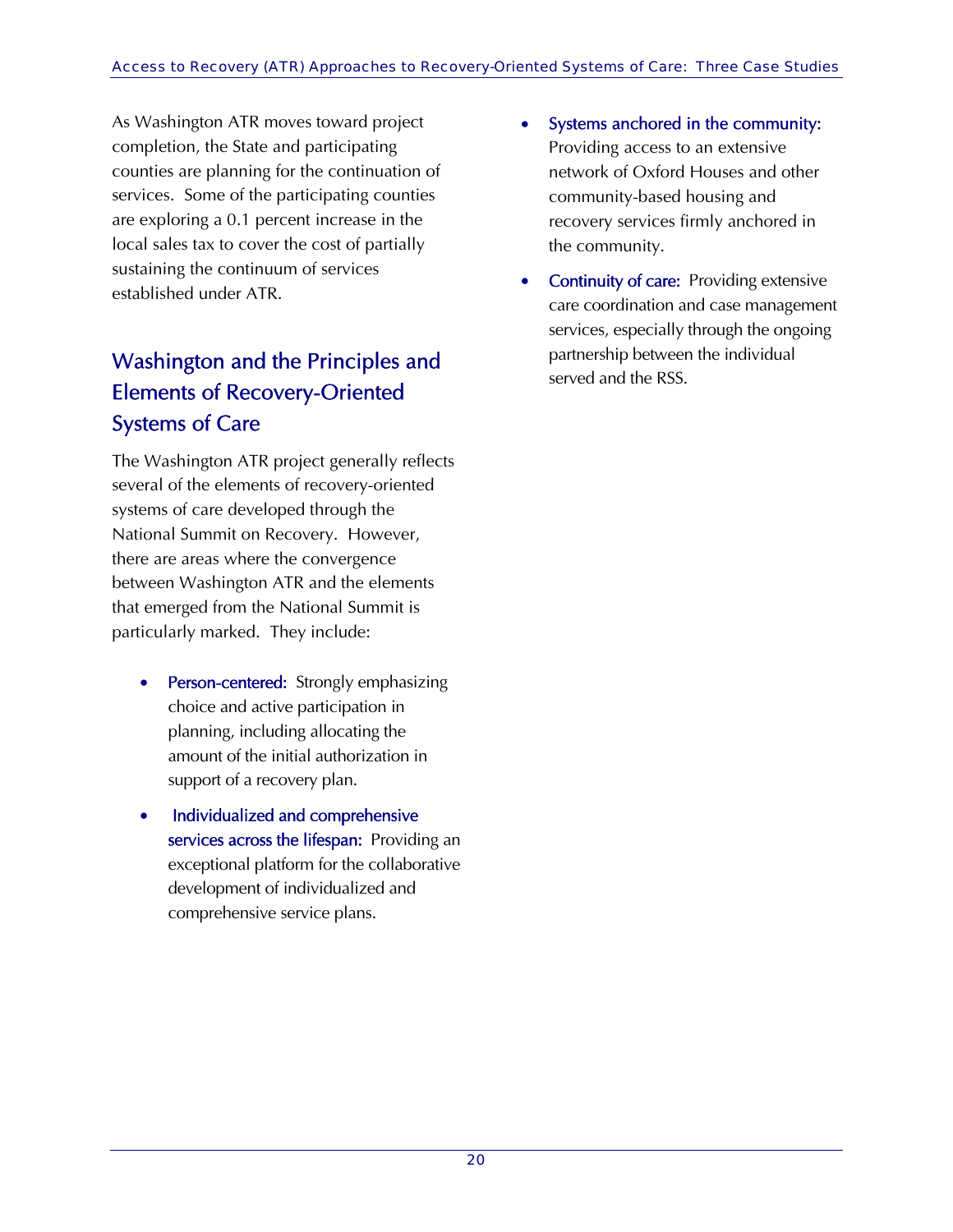# Wisconsin ATR

### **Background**

he State of Wisconsin benefited from substantial planning and systemschange efforts that preceded its ATR grant. The State chose to implement its ATR program in Milwaukee County through a contract with the Behavioral Health Division (BHD) of the Milwaukee County Department of Health and Human Services. Named Milwaukee WIser Choice (Wisconsin Supports Everyone's Recovery Choice), the Wisconsin ATR program reflects a vision, core values, and a systems improvement strategy that had been in place a number of years before the initial ATR concept was first announced in the 2003 State of the Union Address. T

The vision and core values reflected in Milwaukee WIser Choice emerged from the Milwaukee Family Services Coordination Initiative (MFSCI) from 1999 to 2000. MFSCI involved the Wisconsin Department of Health and Family Services, the Wisconsin Department of Workforce Development, and the BHD in a year-long collaborative planning and systems transformation initiative intended to reduce barriers for families involved in multiple service systems. MFSCI fostered cross-system coordination, adoption of a wraparound services approach, development of networks of formal and informal supports, and use of family-centered, strength-based, gender-specific, and culturally responsive approaches (Milwaukee County Department of Health and Human Services, BHD, SAIL Unit, 2007c).

## Vision and Core Values

### Vision

MFSCI developed a vision and core values through a series of focus groups that included individuals in recovery, service systems representatives, State and local government officials, and other stakeholders. The vision and values were intended to serve as guidelines for systems and services planning and the provision of care. The vision and an abbreviated version of the core values follow.

Vision: To implement a practice change and system transformation in Wisconsin by having a strengthbased coordinated system of care, driven by a shared set of core values, that is reflected and measured in the way we interact with and deliver supports and services for families who require substance abuse, mental health, and child welfare services.

### Core Values

Family-Centered Approaches: ATR engages a family defined by the individual seeking services. Family-centered teams and systems focus on the well-being of the family as a whole. (Milwaukee County Department of Health and Human Services, n.d.).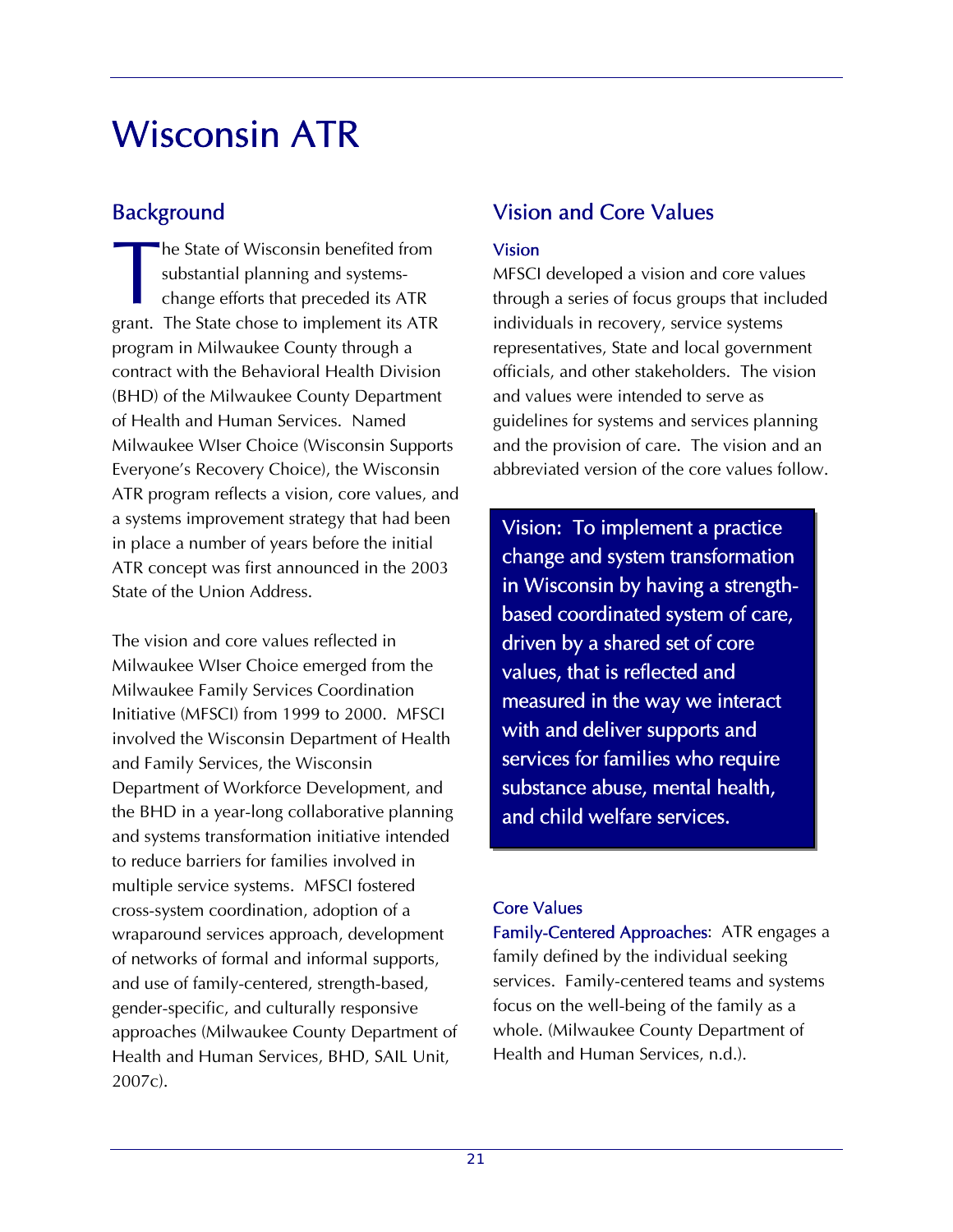Fostering Consumer Involvement: Families are viewed as full and meaningful partners in all aspects of the decision-making process, including the development of service plans.

Building on Natural and Community Supports: Community resources, both formal and informal, are used creatively and flexibly.

Adopting Strength-Based Approaches: ATR builds on the family's unique qualities and strengths and the resources within its environment.

Offering Unconditional Care: The service team adapts to the needs of the family rather than requiring it to adapt to program models.

Collaborating Across Systems: The addictions treatment, mental health, child welfare, and other systems collaborate with individuals and families to create a single system of care.

#### Utilizing a Team Approach Across Agencies:

All family, formal, and informal team members share responsibility, accountability, and authority, and understand and respect each other's strengths, roles, and limitations.

Ensuring Safety: When child protective services are involved, the team maintains a focus on child safety.

Responding to Gender/Age/Culture: Services are responsive to the issues of gender, age, disability, race, ethnicity, and sexual orientation and reflect support, acceptance, and understanding of cultural and lifestyle diversity.

Fostering Self-Sufficiency: Families are supported in achieving self-sufficiency.

Emphasizing Education and Work: ATR is dedicated to education, employment, and related activities supporting resiliency, selfsufficiency, and improved quality of life.

#### Believing in Growth, Learning, and Recovery:

Team members operate from a belief that every family desires change and can take steps toward attaining a productive and selfsufficient life.

#### Implementing Outcome-Oriented Approaches:

Levels of personal responsibility and accountability for all team members, both formal and informal, are discussed, agreedupon, and maintained. Identified outcomes are understood and shared by all team members. Selected outcomes are standardized and monitored

Through MFSCI, the BHD identified "the empowerment and recovery of all with mental health and substance abuse treatment needs in our community" as its mission. This vision, mission, and goals, and the core values derived from them, led to a multidisciplinary team approach to services that involved family and other allies in the development of service/recovery plans and in the recovery process. The core values provide an overarching philosophy and common language to bridge formal and informal systems. They also establish expectations that support accountability (De Sousa, 2005). The following key elements identified in the BHD vision statement (Milwaukee County Department of Health and Human Services, 2007) are consistent with the principles of recovery and elements of recovery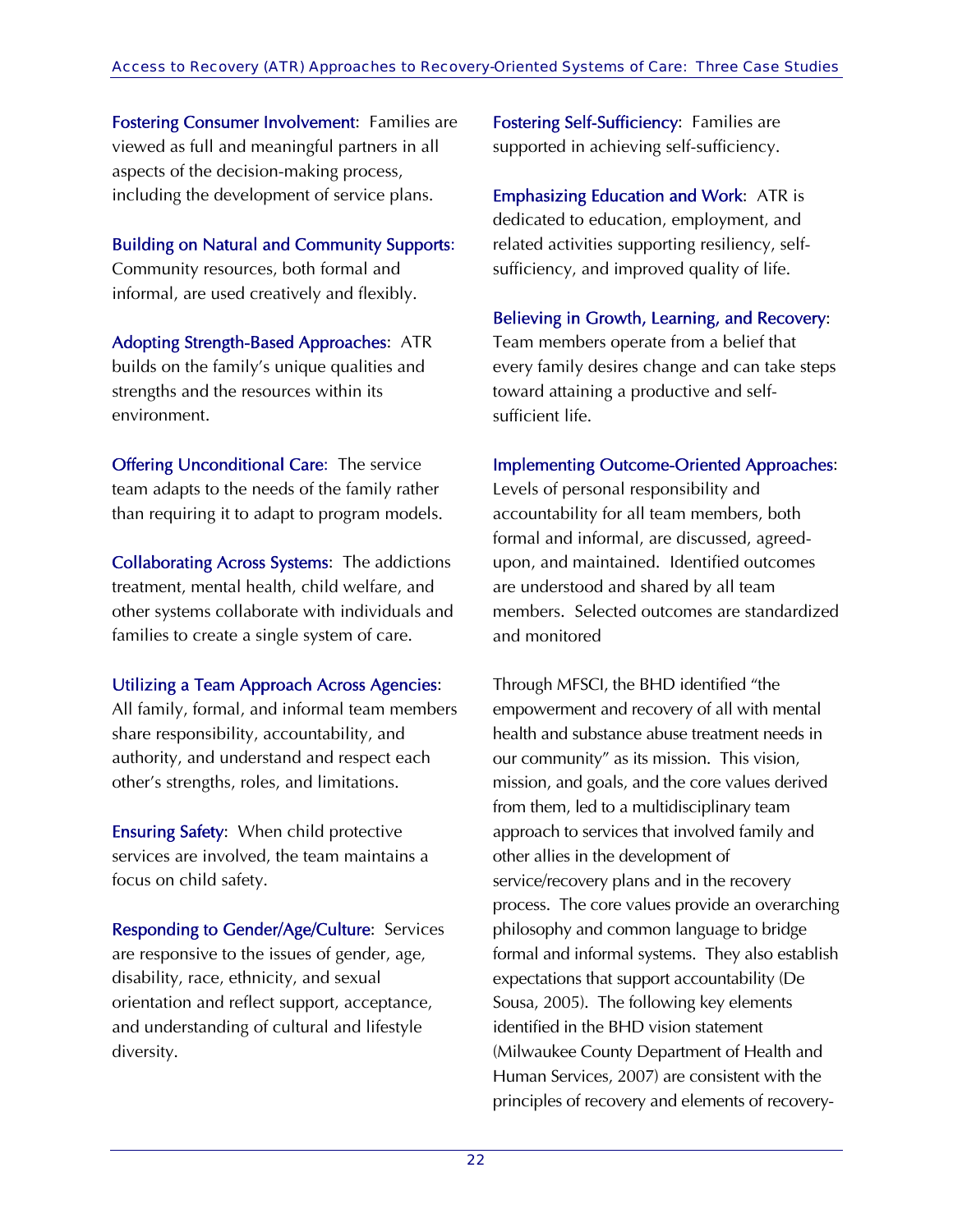oriented systems of care developed through the National Summit on Recovery:

- A behavioral health system that recognizes the partnership with clients, providers, and the community and the accountability to its stakeholders for the effective development and efficient use of resources;
- A recovery-oriented behavioral health system that focuses on the rebuilding of full, productive lives for children, adults, and their families, and supports a full spectrum of services, including primary prevention and early intervention;
- A behavioral health system that attracts, retains, and supports employees and other service providers who are competent and provide excellent quality, as well as culturally and linguistically relevant behavioral health treatment and support services;
- A system in which clients and families are equal stakeholders in service system governance, planning, and delivery;
- A system in which every client has access to strengths-based, individualized, and integrated services that promote health and recovery;
- A behavioral health system where cultural, ethnic, and socioeconomic diversity is valued by providers and clients;
- A vision of behavioral health services and supports that are community based and not institution based; and

• A vision of a behavioral health system that measures its success by establishing and producing clear, quantifiable outcomes.

## Approach

Milwaukee WIser Choice serves general population adults ages 18–59 who reside in Milwaukee County, incarcerated individuals who are reentering Milwaukee County from prison, and individuals who are "on probation or parole supervision who are facing revocation proceedings and imprisonment, and who can be safely supervised in the community while benefiting from addictions treatment and recovery support services as an alternative to revocation" (Milwaukee County Department of Health and Human Services, n.d.). To receive services, individuals must meet income eligibility criteria, have a substance abuse or dependence diagnosis, and be referred to treatment. Among the target populations, pregnant women and families with children receive priority (Milwaukee County Department of Health and Human Services, n.d.). The State of Wisconsin requires that at least 50 percent of those served under WIser Choice be from the criminal justice system.

The BHD has operated a voucher program for treatment services since 1994. This program did not cover nonclinical services and was targeted primarily to individuals served under the TANF program. However, because of it, the county already had in place the majority of the infrastructure necessary to support the implementation of the ATR voucher program.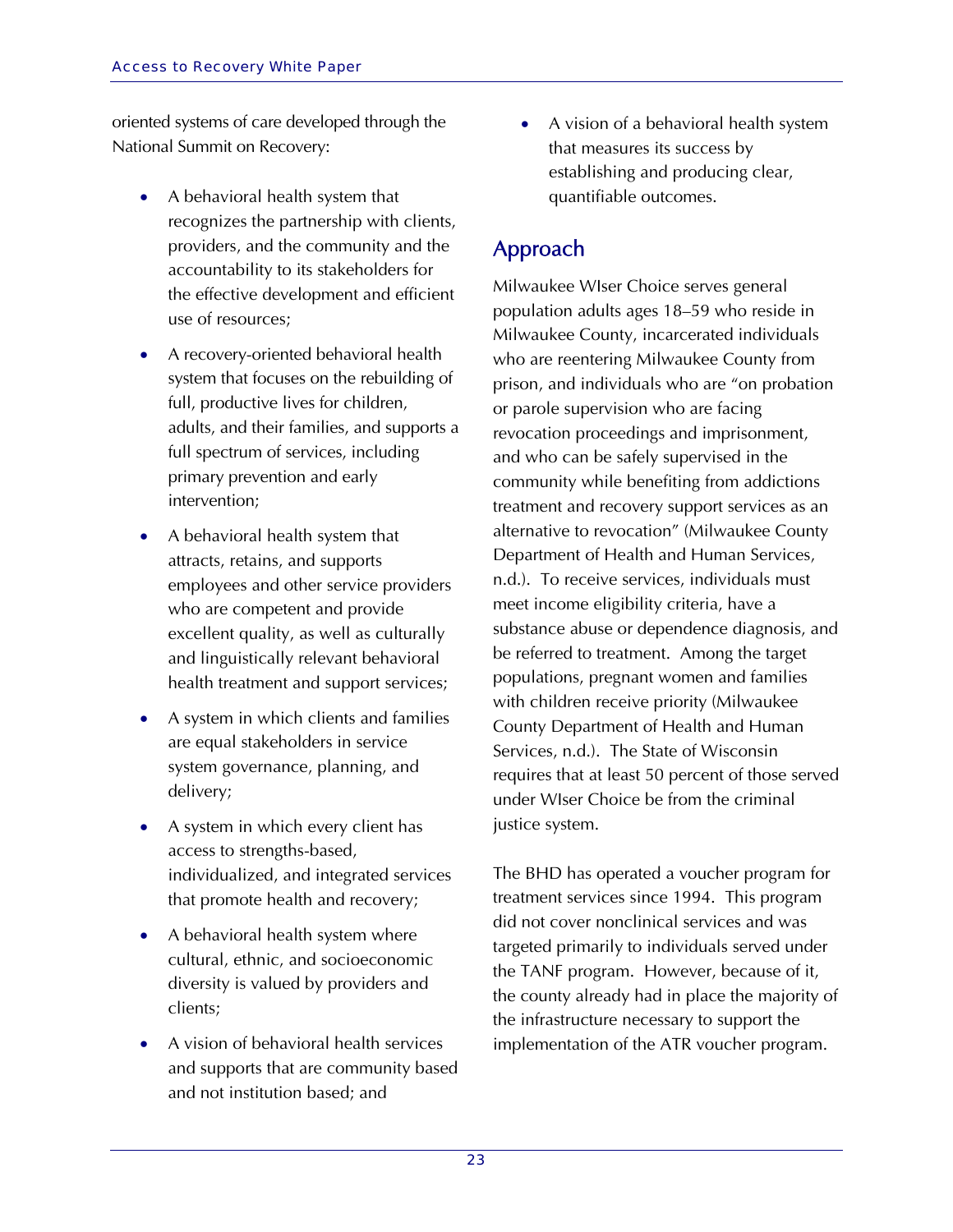ATR did require the county to implement some changes. For example, faith-based organizations had by and large not served as funded providers for the county. As a result, the county had to establish service categories and enrollment standards for such organizations and then had to recruit them. The BHD also had to create service descriptions and set rates for recovery support services that it had not previously funded.

In Milwaukee County, access to publicly funded treatment and recovery support services is controlled by three freestanding central intake units (CIUs). Two are for the general public and one is dedicated to the criminal justice population. Historically, the function of the CIUs was to ensure that individuals needing treatment were referred to the appropriate type of treatment and that treatment referrals were equitably distributed across agencies. The CIUs served as a triage point, utilizing a brief 30-minute screening process designed to provide sufficient information to make an appropriate addictions treatment referral. Under Milwaukee WIser Choice, the CIUs expanded this process to include assessment with the ASI and placement using ASAM PPC-2R (American Society of Addiction Medicine, 2001). This process takes 60 to 90 minutes. The use of the ASI and ASAM PPC-2R enhanced the CIU screening process, moving it from a substance use screen followed by referral to a treatment agency without appointment to a multidimensional screening process designed to identify the needs of the whole person. In addition, this screening process culminated with an intake appointment at the treatment provider chosen by the individual and with linkage to a recovery support coordinator

(RSC), who works with the individual and other stakeholders to build a recovery plan.

While this expanded screening and assessment process was driven by ATR, it was not funded with ATR resources. Milwaukee County adopted the enhanced screening and linkage process for all BHD-funded addictions treatment services and utilized county resources to expand staffing to accommodate the extended process. This permitted the enhanced screening process to be adopted without reducing the rate at which individuals were screened, assessed, and linked with services through the CIUs.

Once the assessment is completed, a level of care recommendation is made utilizing ASAM PPC-2R. Individuals are than given directories of provider agencies to review. Often, the clinician who performed the assessment will assist the individual in clarifying the factors he or she deems most important in selecting a provider (e.g., distance from residence, hours, approach, or faith orientation). Not only do individuals choose a treatment provider, they also choose the agency that will provide recovery support coordination services.

An RSC is assigned to every individual served under Milwaukee WIser Choice. The county has five RSC field teams. In all, approximately 70 RSCs provide services under Milwaukee WIser Choice. RSCs are not required to be credentialed addictions professionals. However, they do need to have a master's or bachelor's degree and are sometimes certified addictions counselors. The average length of engagement with WIser Choice is 4 months, although longer engagements based on clinical need are not uncommon.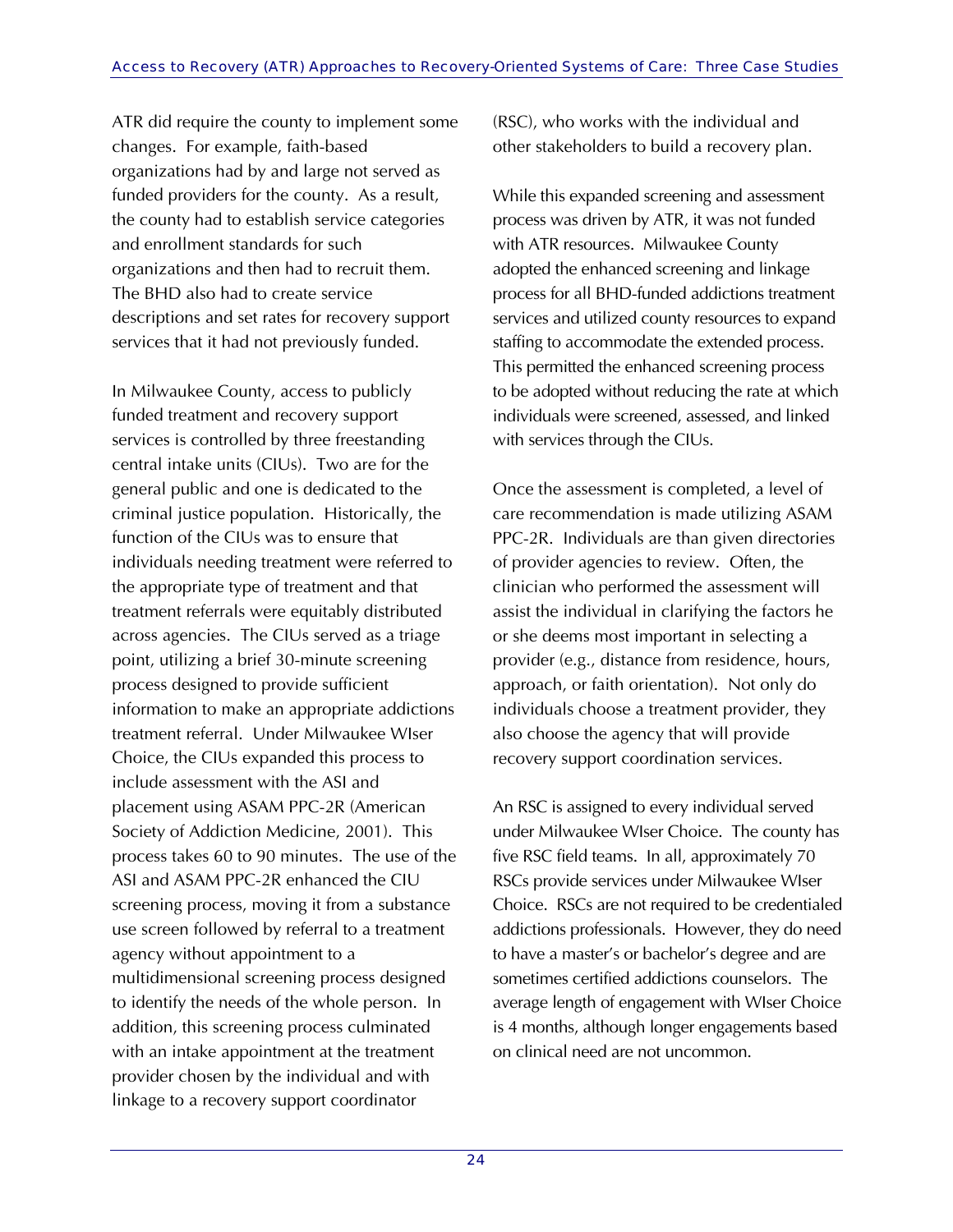Within 24 hours of assessment and linkage with treatment, an RSC begins working with the individual to develop a preliminary Single Coordinated Care Plan (SCCP) based on immediate needs. This begins a strengths discovery process in which the individual's future vision is identified. During this time, the RSC also works with the individual in treatment to develop a Recovery Support Team. This team includes family or friends (natural resources), service system and provider representatives (formal resources), and sponsors or spiritual leaders (informal resources) (De Sousa, 2005). Within 30 days of admission, the RSC assembles and convenes a team consisting of representatives of relevant service systems, family members, and representatives of community, social, faith, or other organizations. The composition of the team is determined in large part by the individual receiving services under WIser Choice. It is this team, in partnership with the individual served, that develops the SCCP. In the SCCP, the client identifies needs and sets goals he or she wants to achieve in the next 6–12 months. As part of the strength-based service plan, individuals in the team meeting may offer to support the client in achieving those goals.

The plan is updated as goals change or needs are met. It provides a recovery-oriented, crosssystems service plan jointly developed by a multidisciplinary team in partnership with the individual embarking on or renewing a recovery process (Milwaukee County Department of Health and Human Services, n.d.).

Through the end of the initial Wisconsin ATR grant, 51 percent of Milwaukee WIser Choice voucher expenditures were for recovery support services and 49 percent were for treatment. Forty-two percent of recovery support service expenditures were for recovery support coordination. Utilization by service category is summarized below.

| <b>Wisconsin ATR</b><br><b>Voucher Funding</b> |     |
|------------------------------------------------|-----|
| <b>Treatment Services</b>                      | 49% |
| <b>Recovery Support Services</b>               | 51% |
| <b>Ancillary Services</b>                      | 9%  |
| (Sigurdson, personal communication,            |     |
| December 21, 2007)                             |     |

When recovery support coordination services are excluded, housing services (e.g., room and board, transitional housing, and short-term or emergency housing) was the recovery support service category that utilized the most voucher funding. Community employment services also accounted for a significant percentage of Wiser Choice recovery support funding. The table below summarizes utilization of recovery support services other than recovery support coordination.

| <b>Allocation of Ancillary Services</b>                    |     |  |
|------------------------------------------------------------|-----|--|
| <b>Funding</b>                                             |     |  |
| <b>Housing &amp; Related Supports</b>                      | 79% |  |
| <b>Work-Related Services</b>                               | 14% |  |
| Life Skills Development                                    | 4%  |  |
| <b>Domestic Violence Services</b>                          | 1%  |  |
| Other                                                      | 2%  |  |
| (Sigurdson, personal communications,<br>December 21, 2007) |     |  |

### Project Successes

In January 2007, Milwaukee County reported the following preliminary data on the impacts of Milwaukee WIser Choice (Sigurdson, personal communication, December 21, 2007):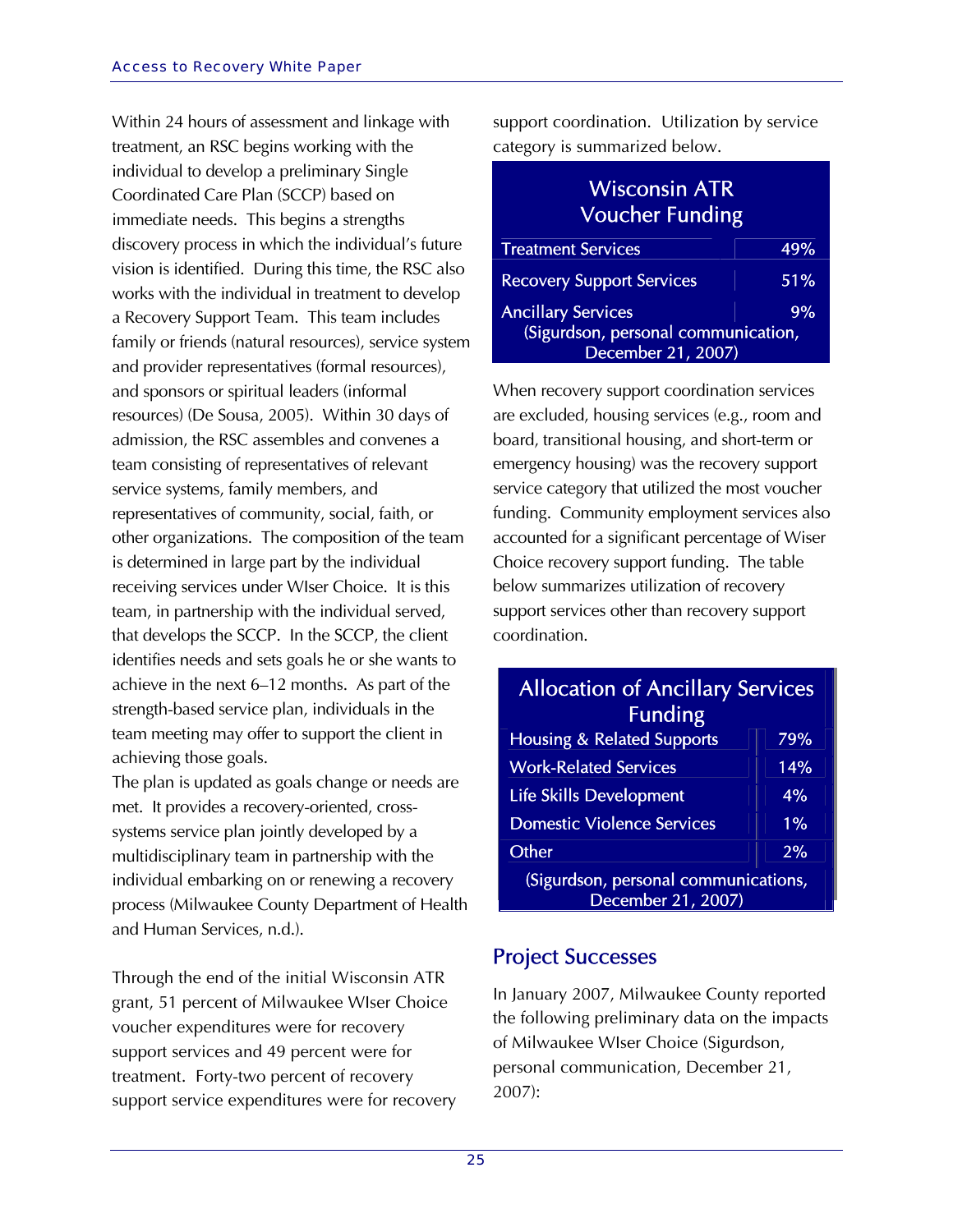- The total number of recovery support service and clinical treatment providers in the Milwaukee substance abuse network increased from 22 to 170.
- The number of faith-based organizations within the provider network increased from 7 to 40.
- The total number of intakes increased by 61 percent, from 4,318 to 6,945.
- The total number of individuals receiving clinical services increased by 177 percent, from 1,759 to 4,875.
- The percentage of treatment episodes designated as successfully completed increased from 21.3 to 50.7.
- The number of individuals successfully completing treatment increased from an average of 23.6 per month to an average of 145.0 per month.
- The percentage of all clients referred for treatment who presented for their first appointment and received clinical services increased from 40 to 82.
- Sixty-eight percent of all clients who presented for the first treatment appointment continued in treatment for at least 30 days.

Milwaukee County also reported improved outcomes in employment, homelessness, family connectedness, and criminal justice system involvement (Fleege, personal communication, March 28, 2007).

## Wisconsin and the Principles and Elements of Recovery-Oriented Systems of Care

The Wisconsin ATR project generally reflects many of the elements of recovery-oriented systems of care developed through the National Summit on Recovery. However, there are areas where the convergence between Wisconsin ATR and the elements that emerged from the National Summit is particularly marked. They include:

- Family and other ally involvement: Engaging family and other allies in the recovery planning and management processes. (Milwaukee County Department of Health and Human Services, n.d.).
- Systems anchored in the community: Relying on natural and informal resources firmly anchored in the community.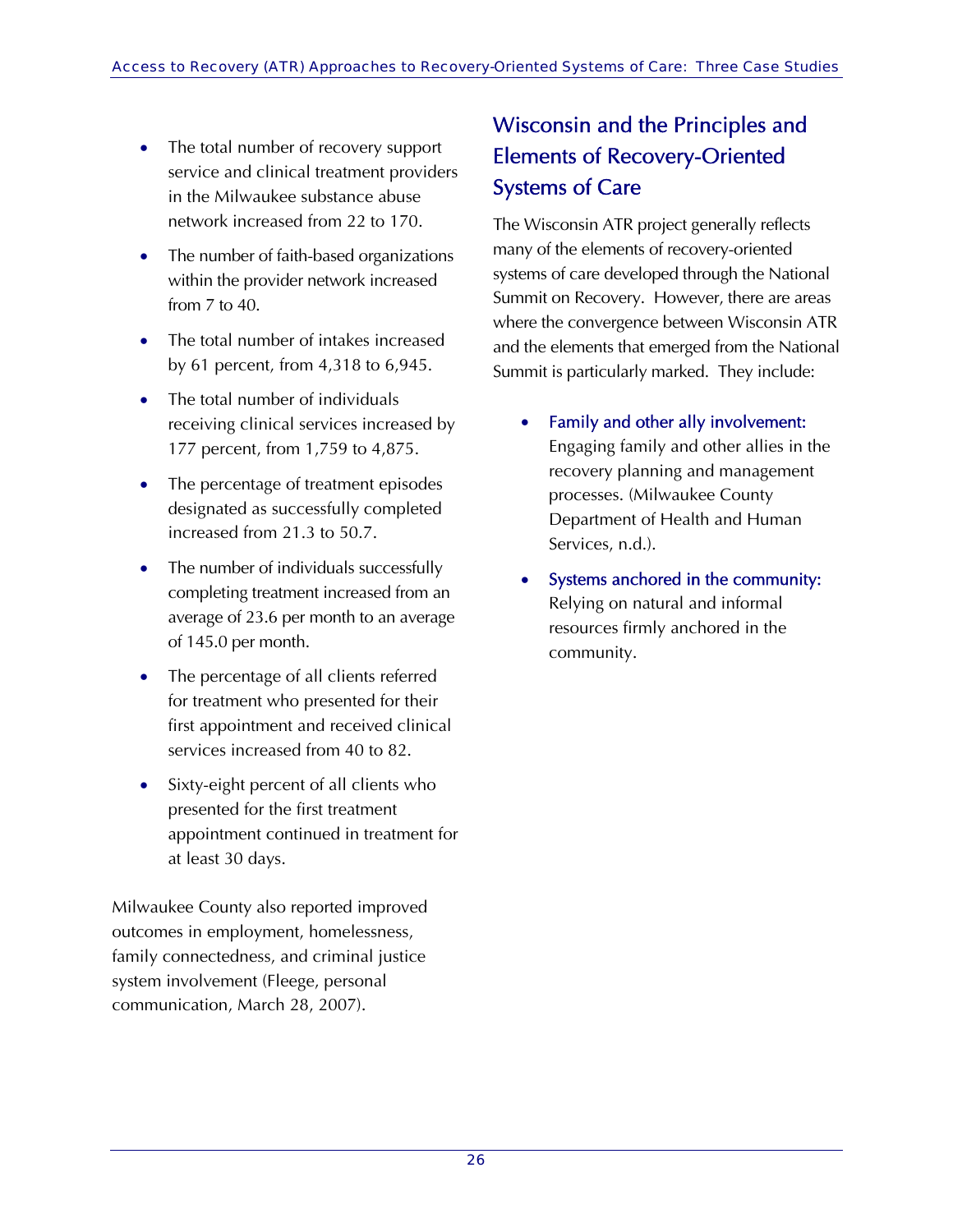- Partnership-consultant relationship: Building services on a collaborative process through which family and other allies, clinicians, and other health and human services professionals work with the individual to develop and support a recovery plan.
- **Strength-based:** Using a strength-based service plan and building concurrently on the recovering individual's strengths and those of the team.
- Culturally responsive: Assuring that services "are responsive to the issues of gender, age, disability, race, ethnicity, and sexual orientation and reflect support, acceptance, and understanding of cultural and lifestyle diversity".
- Integrated services: Relying on multidisciplinary teams and integration or coordination across multiple service systems.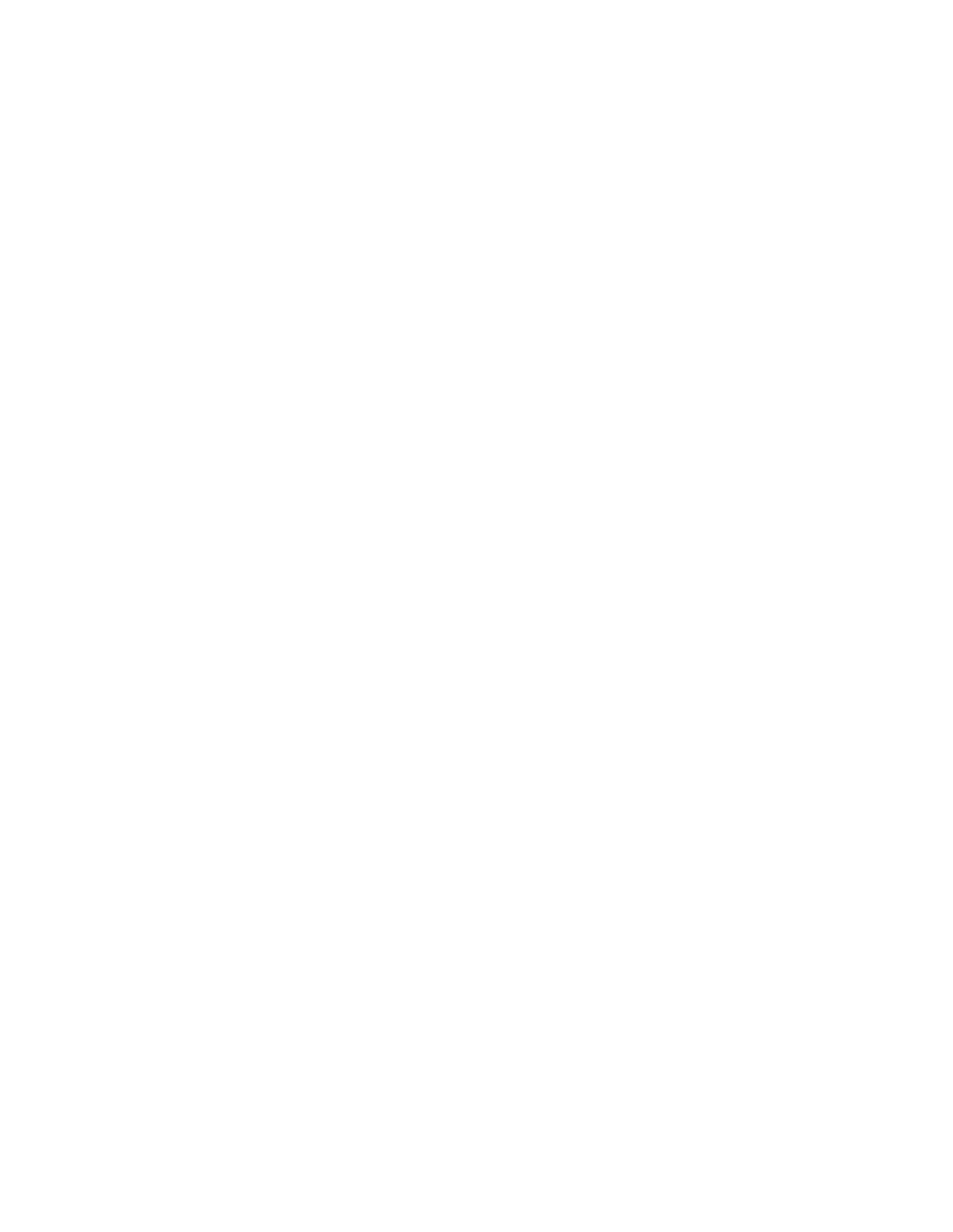# **Conclusion**

ccess to Recovery and each of the ATR projects discussed in this paper embody a significant number of the principles of recovery and elements of recovery-oriented systems of care that emerged from the National Summit on Recovery. As noted earlier in this document, ATR emphasizes individual choice and the use of faith-based and other communitybased resources. It also recognizes the important role peers can play in recovery, and focuses on outcomes and accountability. In addition, the voucher program that is required under ATR provides a mechanism for flexibly financing services. Thus, ATR as a whole reflects a variety of recovery-oriented principles and elements, including using person-centered approaches, anchoring systems in the community, responding to personal belief systems, and flexible financing. A

Each ATR project reviewed in this white paper reflected the unique characteristics of the service systems from which it emerged. Connecticut and Wisconsin built on prior systems-change efforts, enhancing and consolidating gains made prior to ATR. Washington ATR furthered capacityexpansion efforts already undertaken, enhancing and consolidating treatment capacity gains by complementing them with an array of needed recovery support services. Connecticut adopted a statewide model and used ATR funding to move toward the establishment of formal networks that correspond to each of its five service regions. Washington and Wisconsin, both of which have county-based addictions treatment systems, focused on implementation through counties. Washington implemented ATR across six counties; Wisconsin chose a single county to

implement ATR. Connecticut expanded an existing contract with an administrative services organization to implement ATR, whereas Washington allowed each of the counties implementing ATR to decide how best to implement services under the grant. Milwaukee County in Wisconsin elected to contract directly with providers.

States and counties are each unique in their regulations, funding mechanisms, and funding mixes and in the relationships between addictions treatment and other key service systems, such as the mental health, child welfare, and criminal justice systems. This gives rise to unique challenges and opportunities. Across States and communities, different strategies are likely to be optimal for developing services and systems that reflect the principles and systems of care elements. The variety of contexts reflected across the three States studied in this document will provide examples of strategies that may be useful to systems and services planners working in a variety of regulatory and funding contexts.

One theme that emerged across all three ATR case studies included in this paper is the critical nature of the relationship between the vision, priorities, and approaches reflected in the ATR project and two other factors: 1) the organizational, regulatory, and funding context in which the project was implemented; and 2) the planning, policy, and systems development activities that the State or local government had already initiated. Each of the projects reviewed in this document reflected the guiding vision or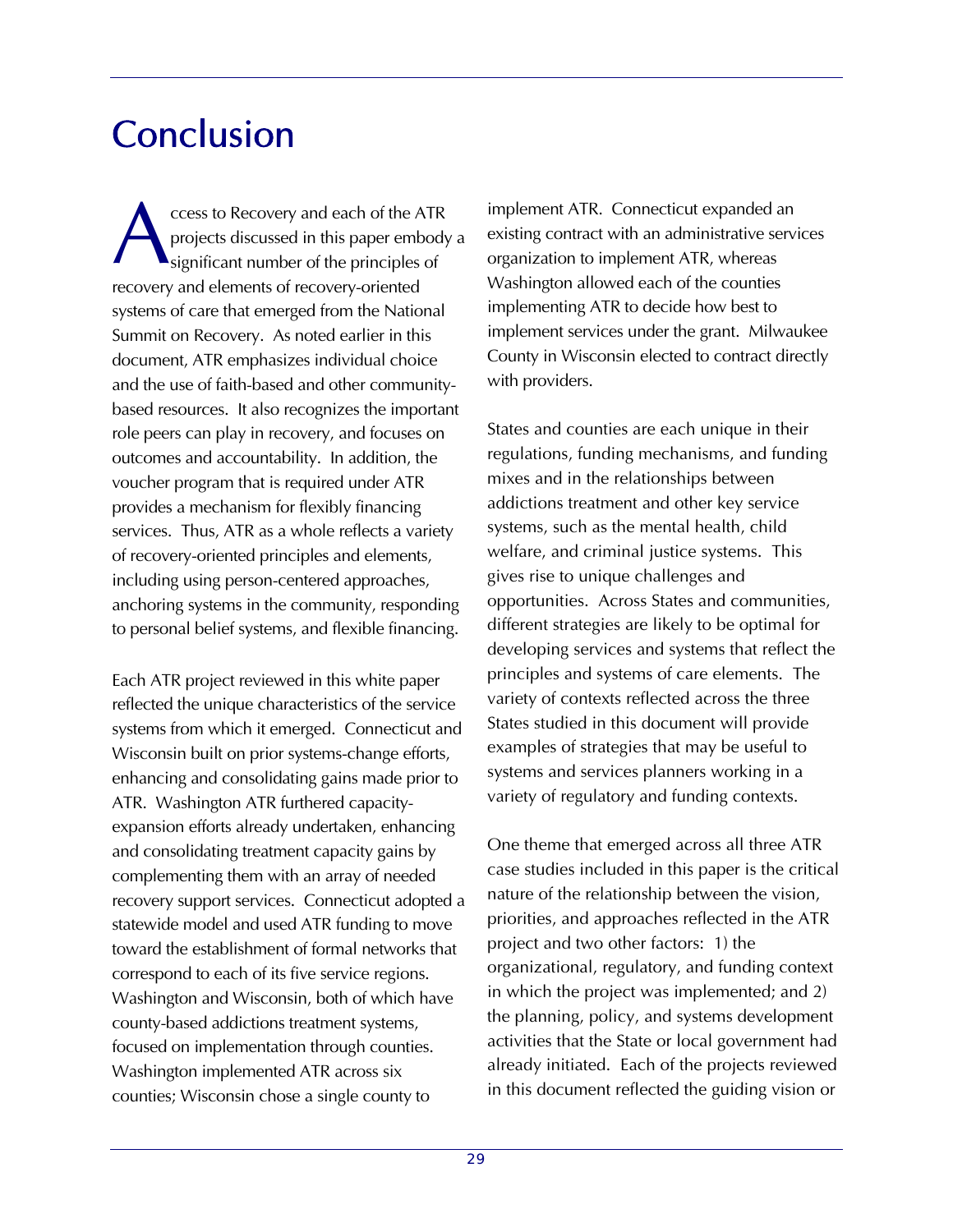priorities of the State or county in which it was implemented. Each of these ATR projects built upon, complemented, or enhanced existing infrastructure and initiatives. This may have been important to their success.

By starting with the guiding vision or priorities of the States or communities in which they were implemented, and by involving a variety of stakeholders, including recovering individuals and organizations that represent them, faith-based organizations, and all levels of service systems from clinicians and provider organizations to system regulators and funders, these projects were able to develop the

momentum necessary to drive significant systems changes.

Each of these case studies provided evidence that systems change is a process that builds gradually on existing capital, requires support from champions, and is inspired by a vision that is unique to each State or community. It also echoes fundamental principles that are broadly shared across States and communities. They reflect confidence in the ability collectively and individually to improve systems to meet the needs of individuals with substance use disorders.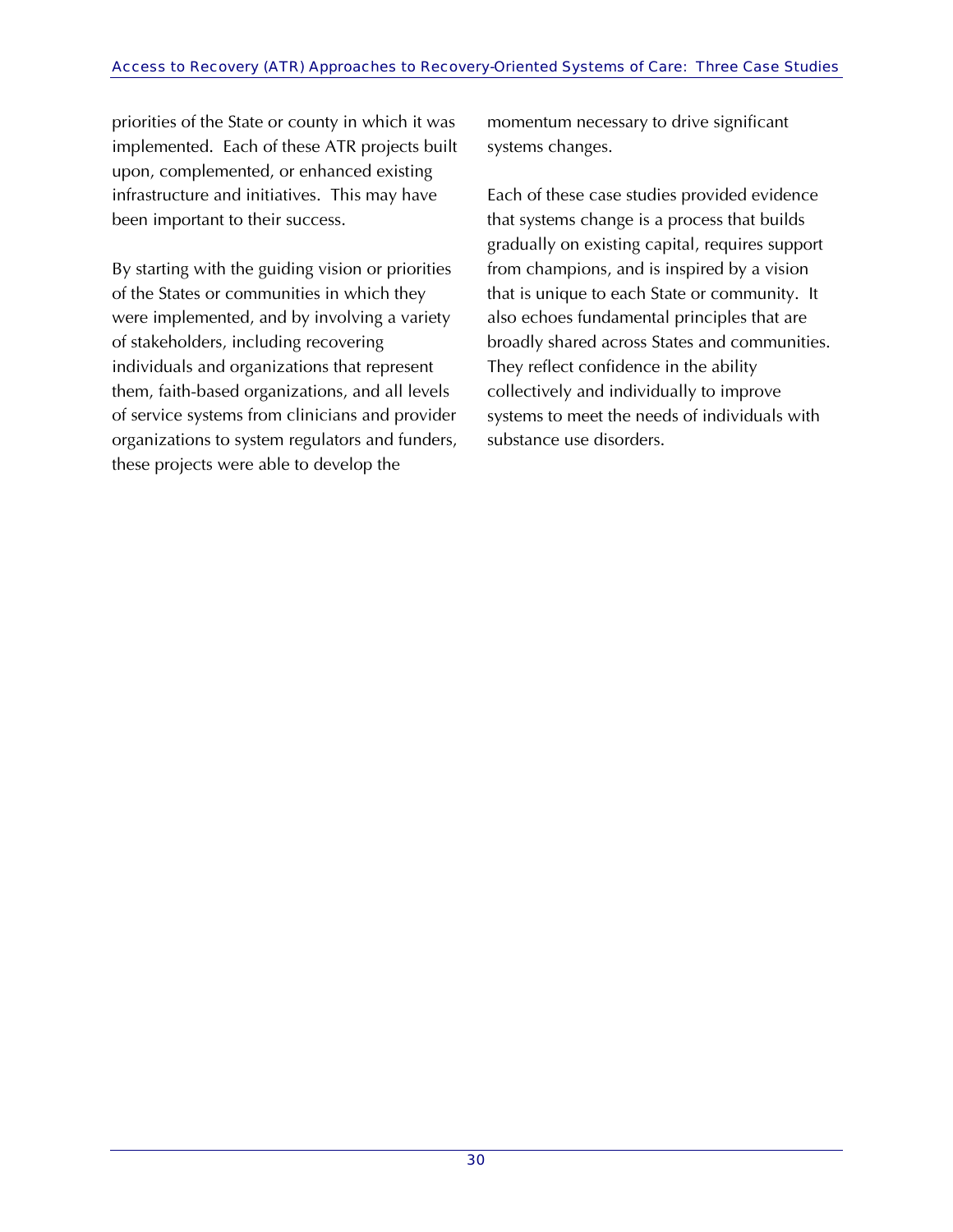# **References**

American Society of Addiction Medicine (ASAM). (2001). Patient Placement Criteria, 2nd Edition, Revised. Chevy Chase, MD: ASAM.

Center for Substance Abuse Treatment. *National Summit on Recovery: Conference Report*. DHHS Publication No. (SMA) 07-4276. Rockville, MD: Substance Abuse and Mental Health Services Administration 2007.

Connecticut Community for Addiction Recovery (CCAR). (n.d.). CCAR recovery centers in Connecticut: Core elements of a recovery community center. Retrieved March 2007 from [http://www.ccar-us/recoveryCntrs.htm.](http://www.ccar.us/recoveryCntrs.htm)

Connecticut Department of Mental Health and Addiction Services (DMHAS). (2004). Access to Recovery Program Request for Qualifications (RFQ). Hartford, CT: Connecticut DMHAS.

De Sousa, G. (2005). Milwaukee WIser Choice: Core values—how does it work? Presentation at Milwaukee County Department of Human Services, Behavioral Health Division, SAIL Unit, Milwaukee, WI.

DiLeo, P.J. (2006, December 11). Recovery-oriented care in Connecticut: From vision to operations. Presentation at the Partners for Recovery Steering Committee, Bethesda, MD.

Kirk, T.A. (2002) Commissioner's Policy Statement No. 83: Promoting a Recovery-Oriented Service System. Hartford, CT: Department of Mental Health and Addiction Services. Retrieved March 2007 from[http://www.ct.gov/dmhas/cwp/view.asp?a=2907&](http://www.dmhas.state.ct.us/policies/policy83.htm_)[q=334672.](http://www.ct.gov/dmhas/cwp/view.asp?a=2907&q=334672)

Kirk, T.A. (2003). Commissioner's Policy Statement No. 76: Policy of Cultural Competence. Hartford, CT: Department of Mental Health and Addiction Services. Retrieved March 2007 from <http://www.ct.gov/dmhas/cwp/view.asp?a=2907&q=334668>.

Milwaukee County Department of Health and Human Services (DDHS). (n.d.) Access to Recovery. Milwaukee, WI: Milwaukee County DHHS. Retrieved 2007 from [http://www.county.milwaukee.gov/AccesstoRecovery9887.htm.](http://www.county.milwaukee.gov/AccesstoRecovery9887.htm)

Milwaukee County Department of Health and Human Services (DHHS). (2007, January 22). Briefing Paper: Milwaukee WIser Choice (Wisconsin Supports Everyone's Recovery), Version 4. Milwaukee, WI: Milwaukee County DHHS).

Milwaukee Department of Health and Human Services (DHHS). (n.d.) Single Coordinated Care Plan FAQ. Milwaukee, WI: Milwaukee County DHHS. Retrieved 2007 from <http://www.county.milwaukee.gov/router.asp?docid=9880>.

Milwaukee County Department of Health and Human Services (DHHS), Behavioral Health Division (BHD), SAIL Unit. (2007), Milwaukee WIser Choice Provider Network Directory. Milwaukee, WI: Milwaukee County DHHS. Retrieved April 2007 from [http://www.county.milwaukee.gov/ImageLibrary/Groups/Everyone/SAIL\\_AODA/Provider\\_Directory](http://www.county.milwaukee.gov/ImageLibrary/Groups/Everyone/SAIL_AODA/Provider_Directory_complete_New.pdf)\_ [complete\\_New.pdf](http://www.county.milwaukee.gov/ImageLibrary/Groups/Everyone/SAIL_AODA/Provider_Directory_complete_New.pdf)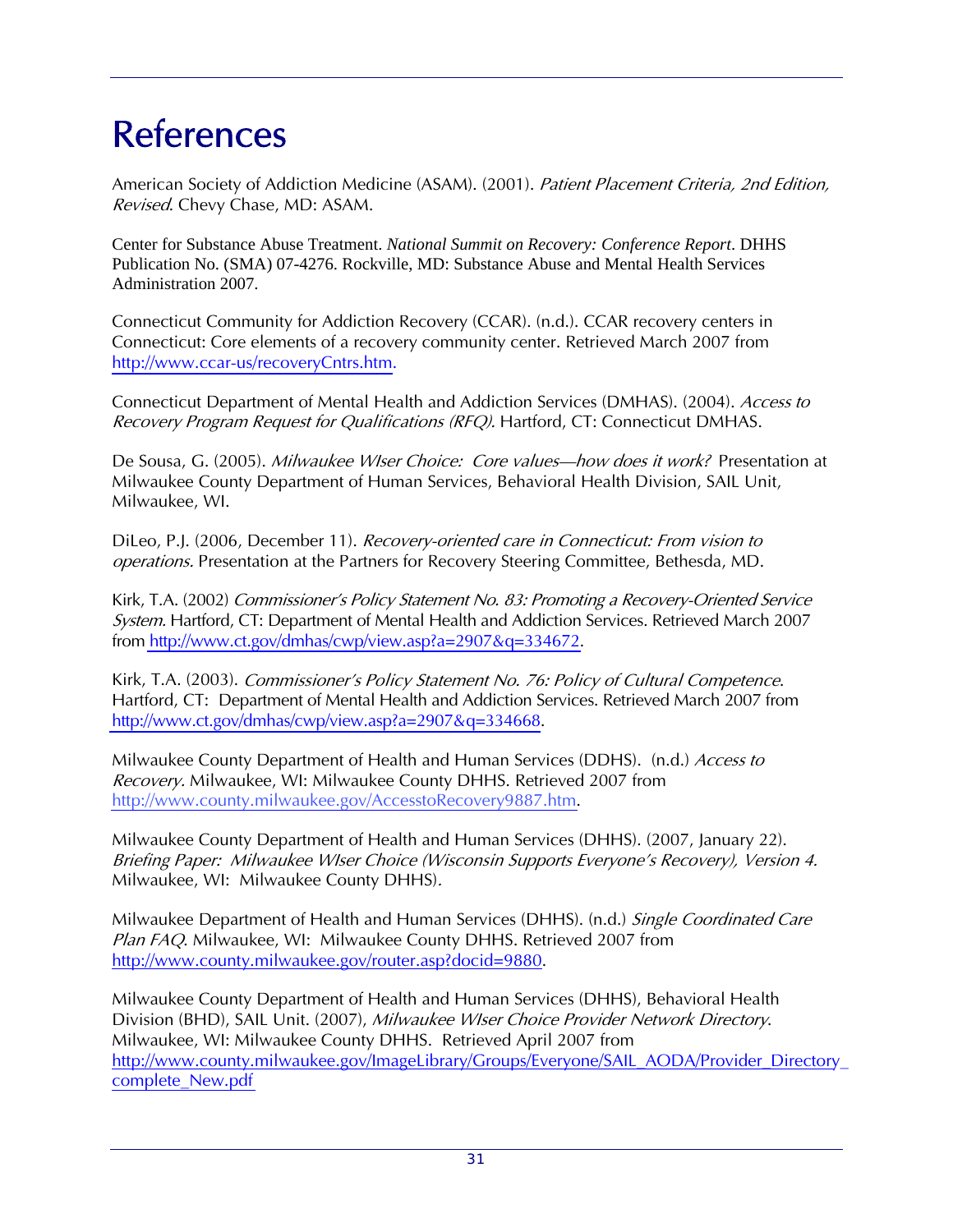Saint Francis Care. (n.d.). Clinical pastoral training. Retrieved November 2007 from <http://www.stfranciscare.org/body.cfm?id=983>.

Substance Abuse and Mental Health Services Administration (SAMHSA). (2004). Access to Recovery (ATR) Grants (TI 04-009) (Initial Announcement). Rockville, MD: SAMHSA.

Substance Abuse and Mental Health Services Administration (SAMHSA). (2007). 2007 ATR fact sheet. Retrieved November 2007 from [http://atr.samhsa.gov/factsheet07.aspx](http://atr.samhsa.gov/Factsheet07.aspx).

Substance Abuse and Mental Health Services Administration (SAMHSA). (2004). Access to Recovery fact sheet. Retrieved March 2007 from [http://atr.samhsa.gov/Factsheet04.aspx](http://atr.samhsa.gov/factsheet04.aspx).

Tondora, J., & Davidson, L. (2006). Practice Guidelines for Recovery-Oriented Behavioral Health Care. Hartford, CT: Connecticut Department of Mental Health and Addiction Services.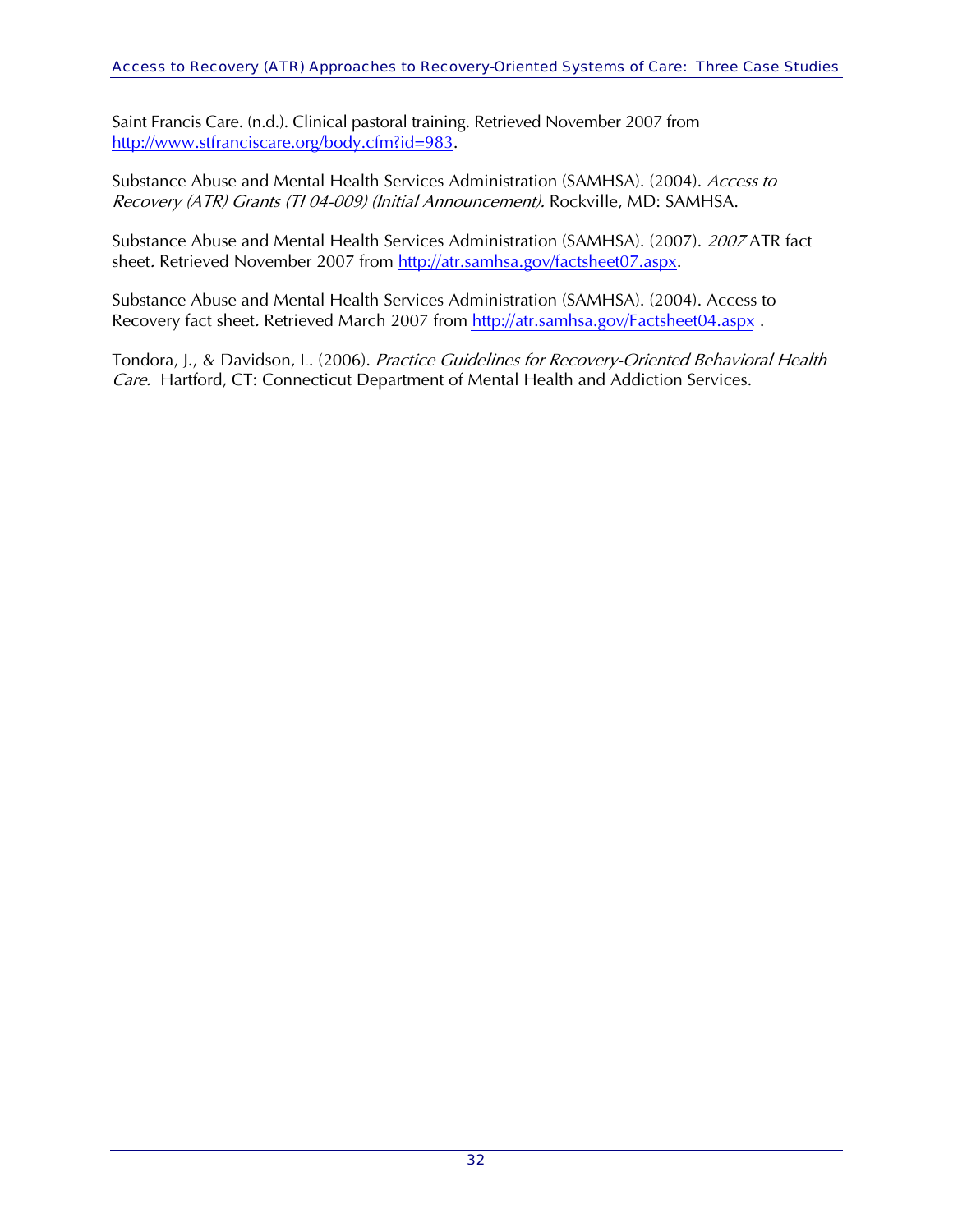# Appendix

Several individuals provided invaluable assistance in the development of these case studies and deserve our gratitude for their time and support in this effort. They also deserve to be recognized for implementing systems-change efforts, which are resulting in recovery-oriented services and systems. The following individuals generously contributed to the content of this document:

Sabrina Trocchi, M.P.A., Executive Assistant to the Commissioner, Connecticut Department of Mental Health and Addiction Services;

Vince Collins, M.S.W., Washington State Access to Recovery Project Director; and

Janet Fleege, M.S., M.A., C.A.P.S.W., Program Coordinator—Milwaukee WIser Choice, Milwaukee County Department of Human Services, Behavioral Health Division.

Also instrumental in the development of this white paper was Andrea N. Kopstein, Ph.D., M.P.H., of the Center for Substance Abuse Treatment (CSAT). Dr. Kopstein, who led ATR activities for CSAT, furnished valuable data for the paper, and ensured that the author was directed to the appropriate CSAT project officers, Carol E. Abnathy, M.S.W., L.I.C.S.W., M.P.H., and Dawn Levinson, M.S.W., who in turn put the author in contact with the appropriate contacts in the States of Connecticut, Washington, and Wisconsin.